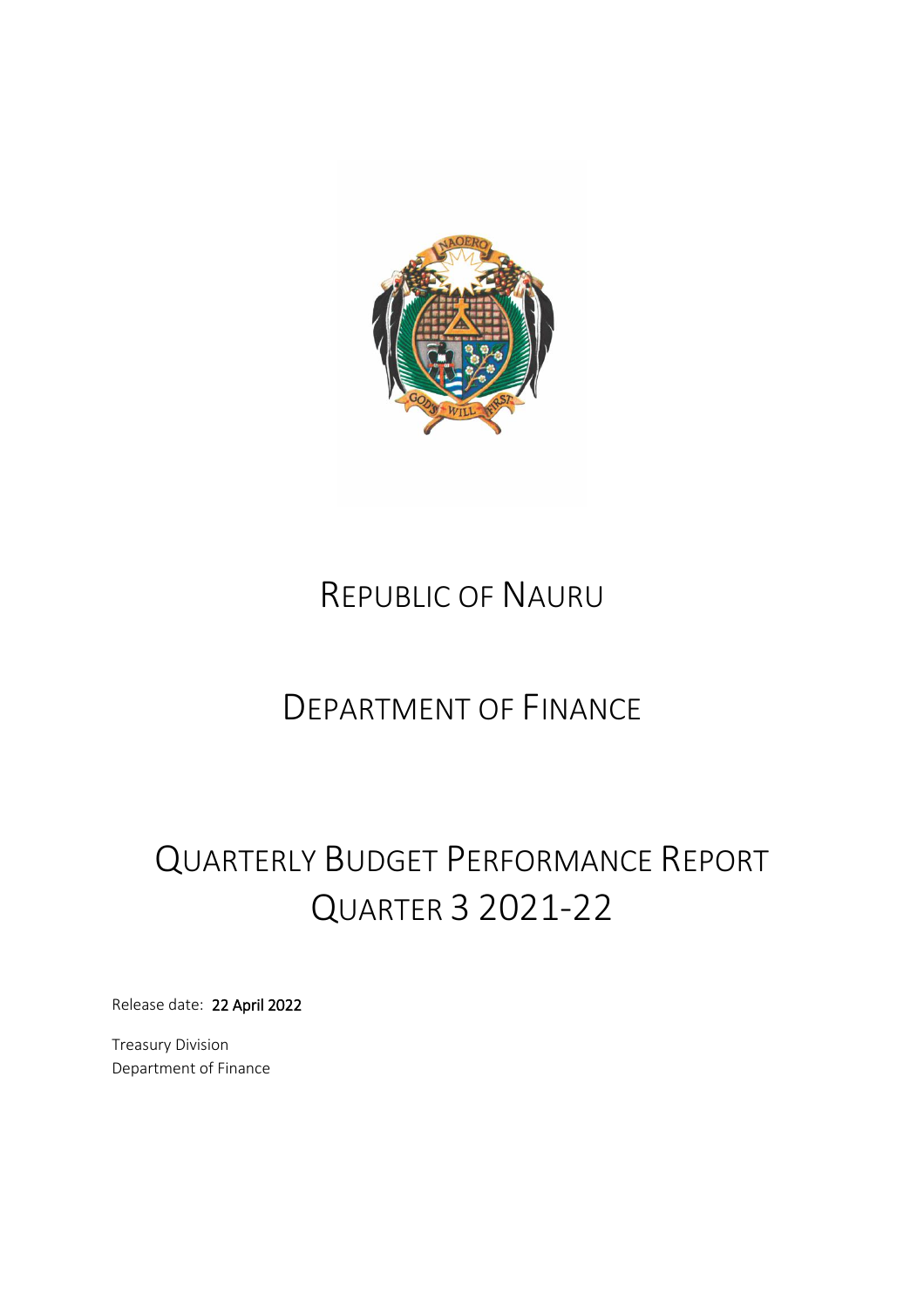# TABLE OF CONTENTS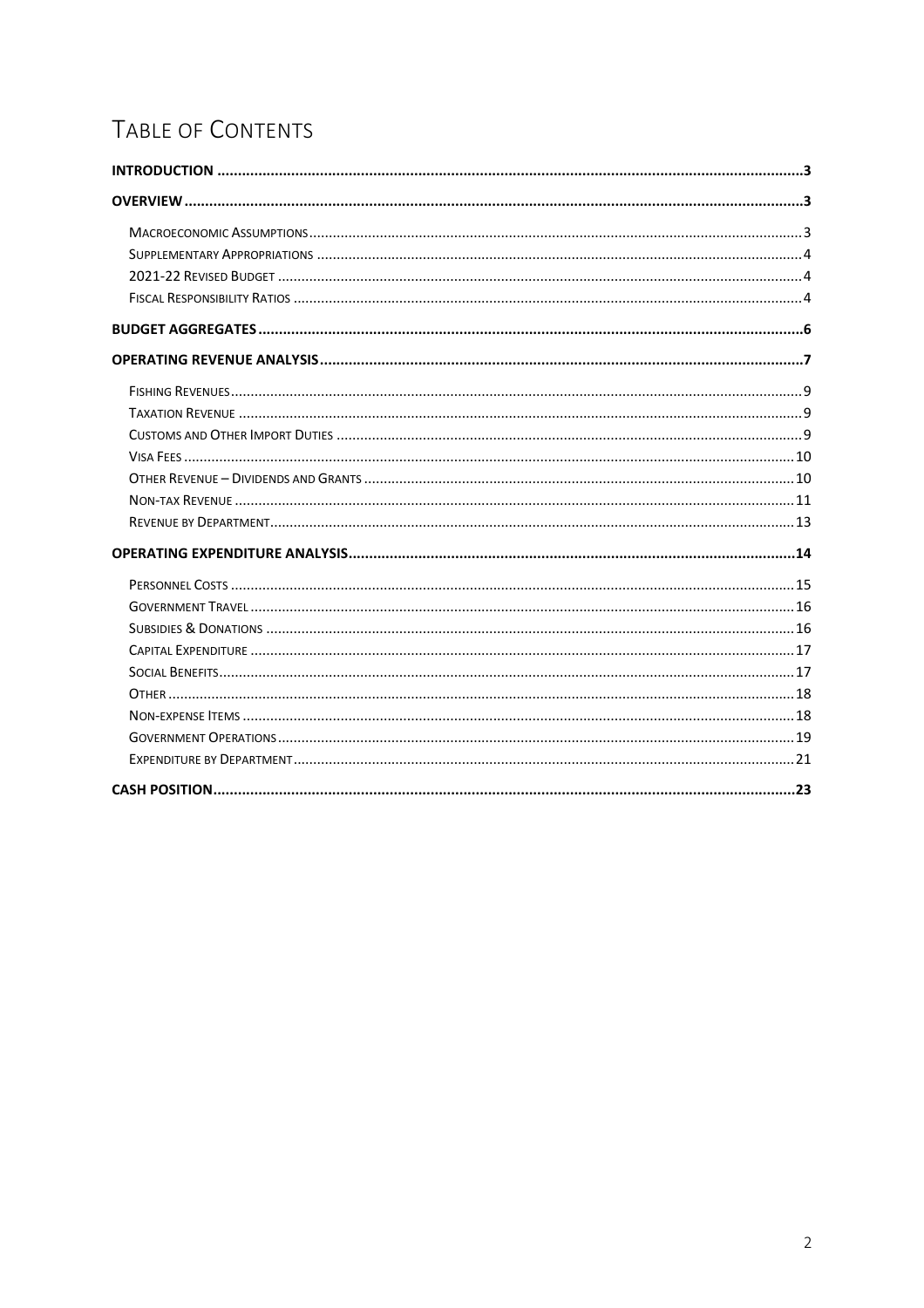# QUARTERLY BUDGET PERFORMANCE REPORT – QUARTER 3 2021-22

# <span id="page-2-0"></span>INTRODUCTION

This is the performance report for the third quarter of the 2021-22 Budget year for the Republic of Nauru. It provides revenue and expenditure data recorded by Treasury for the period 1 July 2021 to 31 March 2022. It is based on all available information to Treasury as at 22 April 2022.

- In aggregate, actual year to date performance is in line with expectations, with 77 percent of total expected annual revenue collected and 66 per cent of total expenditure spent to 31 March 2022.
- This reflects the seasonal nature of revenue collections, and the timing of lumpy one-off expenditure payments.

This report covers General Government operations. It does not include donor expenditures nor the operations of State-owned enterprises (SoE's), except where transfers from the Government have been made to donor projects or as subsidies/loans to SoE's. It includes receipts from direct budget support donor funding. All figures are in Australian dollars.

# <span id="page-2-1"></span>**OVERVIEW**

# <span id="page-2-2"></span>MACROECONOMIC ASSUMPTIONS

The macro-economic assumptions for Nauru have been upgraded moderately following publication of the International Monetary Fund (IMF) World Economic Outlook in October 21.

| Item                                              | 2019-20 | 2020-21 | 2021-22 | $2022 - 23$ |
|---------------------------------------------------|---------|---------|---------|-------------|
| Real GDP Growth (per cent change)                 |         | 1.6     | 0.9     | 2.61        |
| Nominal GDP (\$A million)                         | 171     | 179     | 184.5   | 189.6       |
| Consumer prices (period average, per cent change) | 0.9     |         | 14      |             |

The IMF has acknowledged Nauru's success in being a COVID 19 free nation and efficiently averting an outbreak of COVID 19. The Fund is of the view that diversifying the economy is the way forward. Diversification to obtain new sources of growth will require supporting policies to accelerate investment in human capital and infrastructure, and efforts to improve the business environment. Mitigating the effects of climate change can help the transformation required to raise potential growth and achieve fiscal self-reliance.

With the extension of RPC to mid-year, the IMF anticipates Gross Domestic Product (GDP) for 2022- 23 to grow by 2.6 percent year on year, 1 percentage 70 basis point higher than current year growth. The inflation outlook has strengthened to 1.7 percent due to inflationary pressures as global conditions stabilised after COVID 19. The nominal GDP estimate for 2021-22 is \$184.5 million and this is projected to increase to \$189.6 million for 2022-23.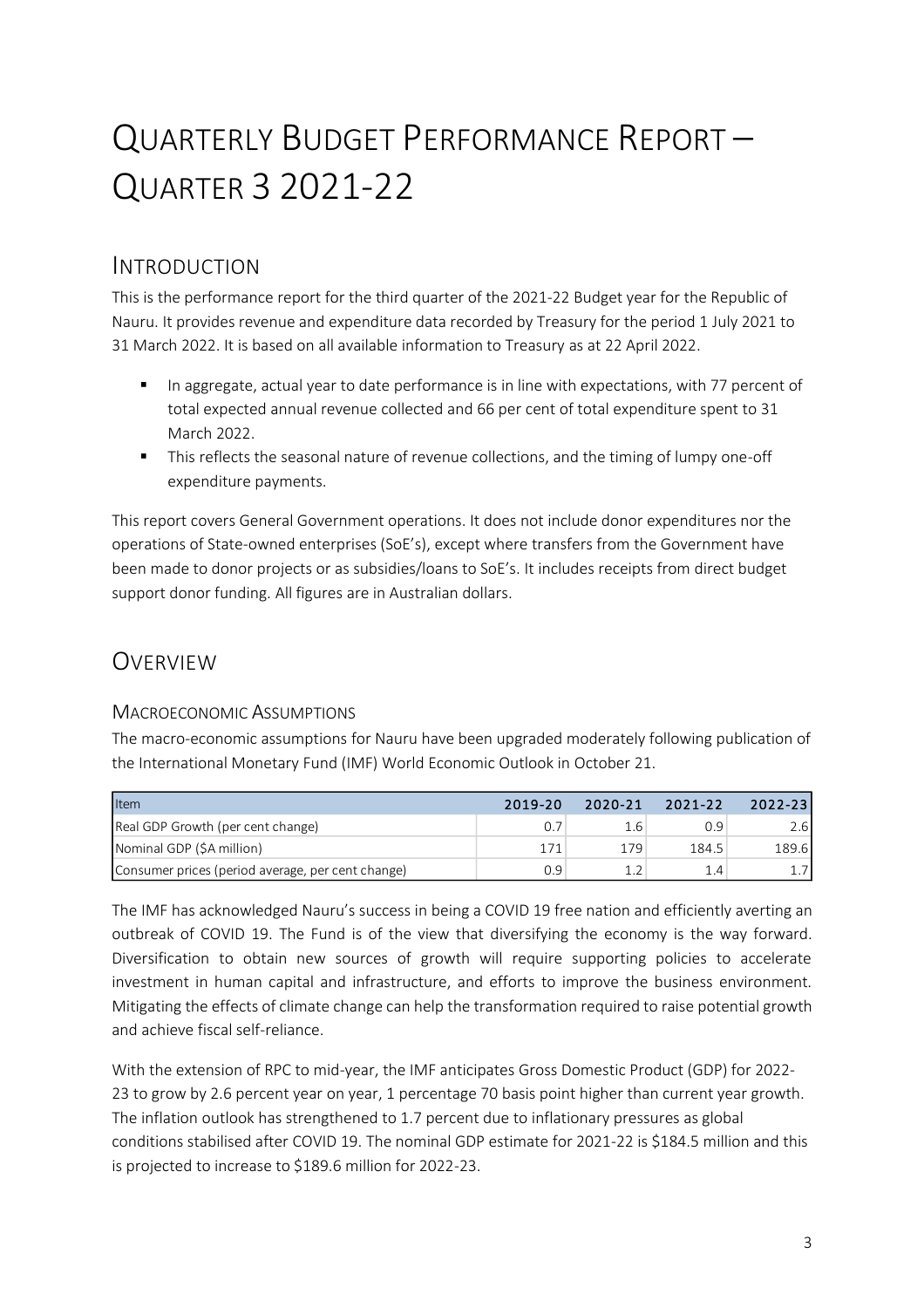# <span id="page-3-0"></span>SUPPLEMENTARY APPROPRIATIONS

There was one supplementary appropriation in the quarter, to recognise the additional revenue from the extension of the Regional Processing Centre (RPC) arrangement and expenditure measures not accounted for since the last supplementary was brought down.

• Supplementary Appropriation Bill (No.3) 2021-22 recognised additional Government revenue of \$34.7million, and \$34.7 million in expenditure, with a surplus balance of \$20 thousand.

# <span id="page-3-1"></span>2021-22 REVISED BUDGET

The Minister for Finance tabled a Supplementary Budget in Parliament for the adoption of the Supplementary Appropriation Bill (No. 3) 2021-2022 during the Quarter. The Bill reflects updated revenue and expenditure estimates to take account of 6-month extension of the RPC agreement with Australia from 31 December 2021 to 30 June 2022, outcome of the mid-year review of budget estimates, and new expenditure measures.

Supplementary 3 provided a total revenue allocation of \$34.7 million and \$34.7 million was appropriated for expenditure taking the total Revised Budget Revenue for the current year to \$328.1 million and Total budget expenditure of \$327.8 million, with a fiscal balance of \$250 thousand, equivalent to 0.13 per cent of Nauru's GDP.

## <span id="page-3-2"></span>FISCAL RESPONSIBILITY RATIOS

The Government has adopted the following fiscal responsibility ratios:

- Fiscal balance to GDP ratio must not be negative budget must at least be in balance;
- Fiscal cash buffer cash reserves up to the equivalent of two months non-RPC related expenditure must be available;
- Personnel costs to current expenditure to be less than 30 per cent.

All ratios were met at the end of the quarter, as shown in Table 1 and Table 2.

#### *Table 1: Fiscal responsibility ratio performance Q3 2021-22*

| Measure               | Target                                     | 2020-21<br>Actual | 2021-22<br>Approved<br><b>Budget</b> | 2021-22<br><b>Revised</b><br><b>Budget</b> | 2021-22<br><b>YTD Actual</b> |
|-----------------------|--------------------------------------------|-------------------|--------------------------------------|--------------------------------------------|------------------------------|
| Fiscal balance to GDP | not negative as % of GDP                   | $-8\%$            | 0.05%                                | 0.13%                                      | 22%                          |
| Personnel cost ratio  | Personnel cost to current expenditure <30% | 14.0%             | 19%                                  | 15%                                        | 14%                          |

The IMF recommends that Nauru hold a cash buffer of two-months current Government expenditure to manage liquidity risks. The buffer target is calculated by taking total budgeted expenditure less RPC expenditure and non-expense items. The level of the buffer changes when the expenditure estimates are updated, usually after a supplementary appropriation. The most recent balances are shown in Table 2.

Government liquidity has continued to improve and is now in a sound position. The cash buffer accounts hold more than the minimum two months of adjusted expenditure. More detail on cash balances is shown in Figure 4.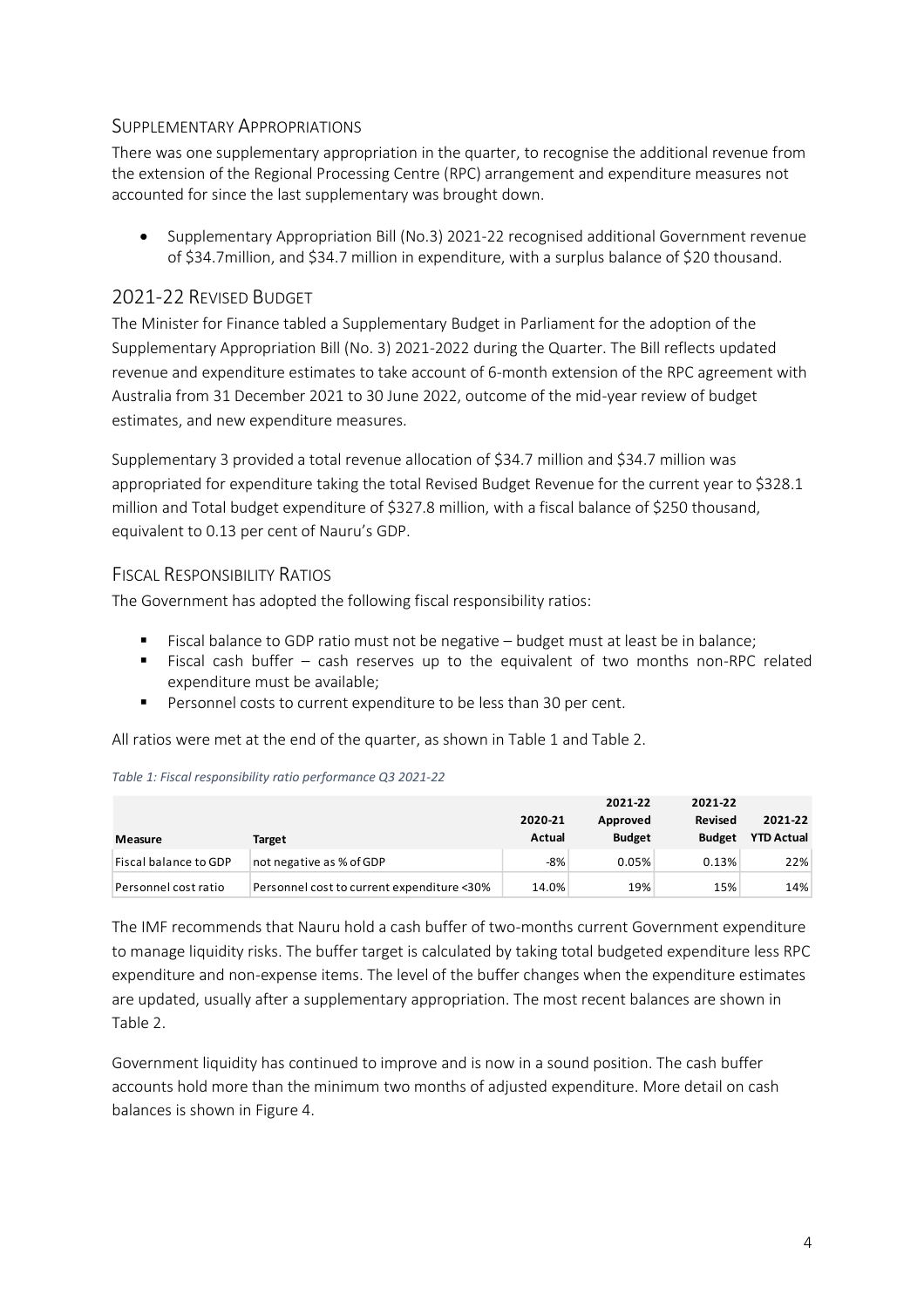*Table 2: GON Liquidity and fiscal cash buffer Q3 2021-22*

|                                       |            | <b>TOTAL FUNDS (\$)</b>                              |             |
|---------------------------------------|------------|------------------------------------------------------|-------------|
|                                       |            | Requirement (\$) As at 31 Dec 2021 As at 31 Dec 2021 |             |
| Cash Buffer at 31 Dec 2021            | 36,001,588 | 138,553,909                                          |             |
| Cash Buffer 31 Mar 2022               | 39,496,395 |                                                      | 150,490,229 |
| of which held in cash buffer accounts |            | 40,070,267                                           | 40,098,922  |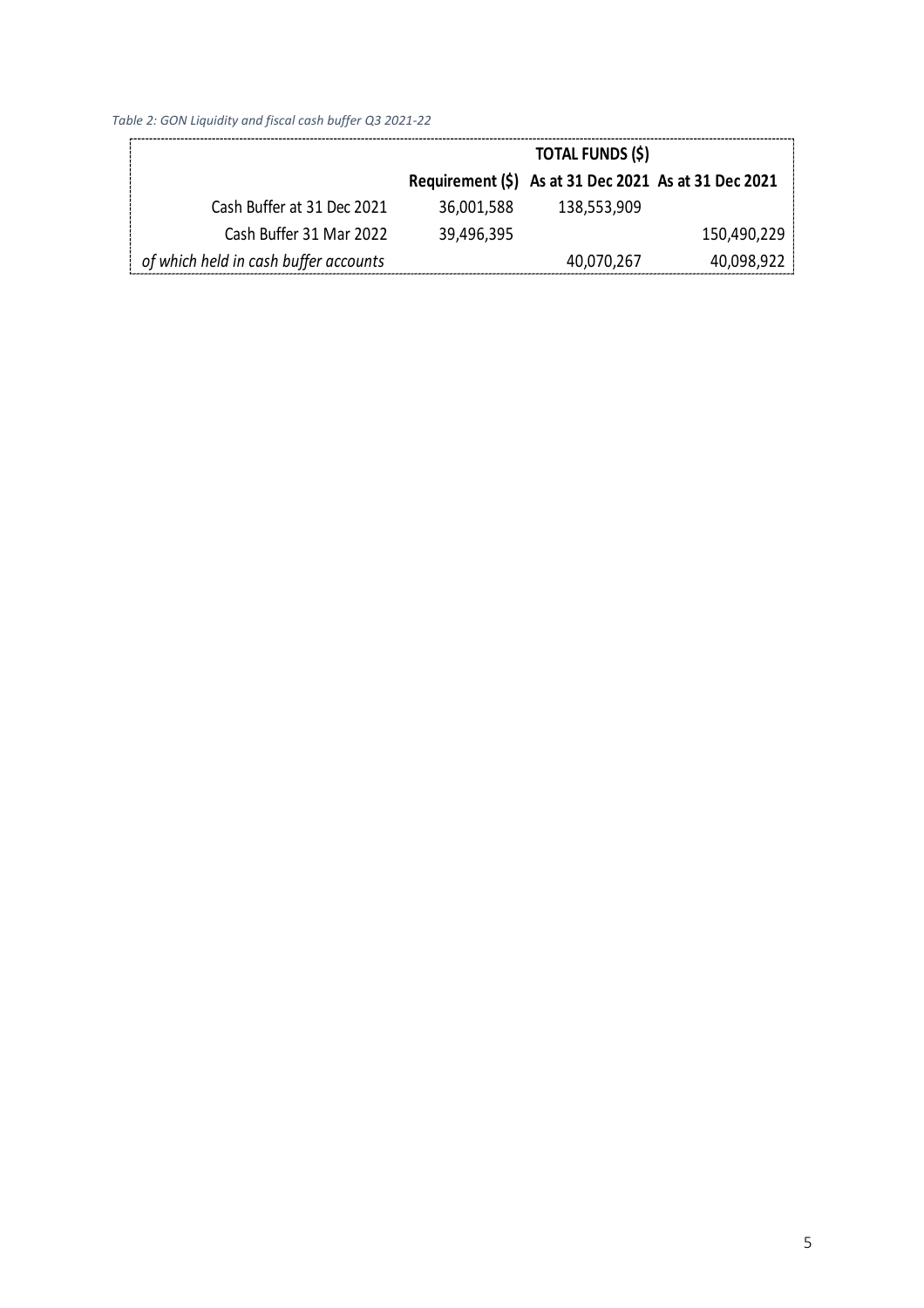# <span id="page-5-0"></span>BUDGET AGGREGATES

The budget aggregates for the third quarter are shown in Table 3 and Figure 1. Performance has been above expectations. As expected, due to the increased level in both revenue and expenditure estimates in the current year compared to the same period last financial year (up 28%) which has allowed greater capacity to collect and spend, both revenue and expenditure YTD Actual have exceeded that of last year.

A Surplus of \$40.2 million at the end of third quarter was due to lower-than-expected spending partly caused by a slight delay in salary posting by Corporate Services, as well as, slow procurement and a backlog of capital projects across government departments. The current substantial savings caused by this somewhat slower utilization is anticipated to reduce in the last quarter as departments' project implementation and purchases increase with the view to fully utilize appropriation ahead of the financial year end.

| <b>Description</b> | 2020-21<br><b>Preliminary Actual</b> | 2021-22<br><b>Budget</b> | Approved 2021-22 Supp<br>Bill 1 | 2021-22 Supp<br>Bill 2 | 2021-22 Supp<br>Bill 3 | 2021-22<br><b>Revised</b><br><b>Budget</b> | 2021-22     | <b>Actual % collections</b> | 2021-22<br>Remaining<br><b>Budget</b> |
|--------------------|--------------------------------------|--------------------------|---------------------------------|------------------------|------------------------|--------------------------------------------|-------------|-----------------------------|---------------------------------------|
|                    |                                      |                          |                                 |                        |                        |                                            |             |                             |                                       |
| Revenue            | 265,881,556                          | 244,123,361              | 32,133,332                      | 17.154.242             | 34,723,368             | 328,134,303                                | 252,764,528 | 77%                         | 75,369,775                            |
| Expenditure        | 279,837,164                          | 244,023,361              | 32,106,784                      | 17,051,819             | 34,703,051             | 327,885,015                                | 212.559.282 | 65%                         | 115,325,732                           |
| <b>Balance</b>     | 13.955.608                           | 100.000                  | 26,548                          | 102,423                | 20,317                 | 249,288                                    | 40,205,246  |                             | 39,955,958                            |

*Table 3 Aggregate results Q3 2021-22*



*Figure 1 Budget aggregate results for the second quarter 2020-21 and 2021-22 (\$ million)*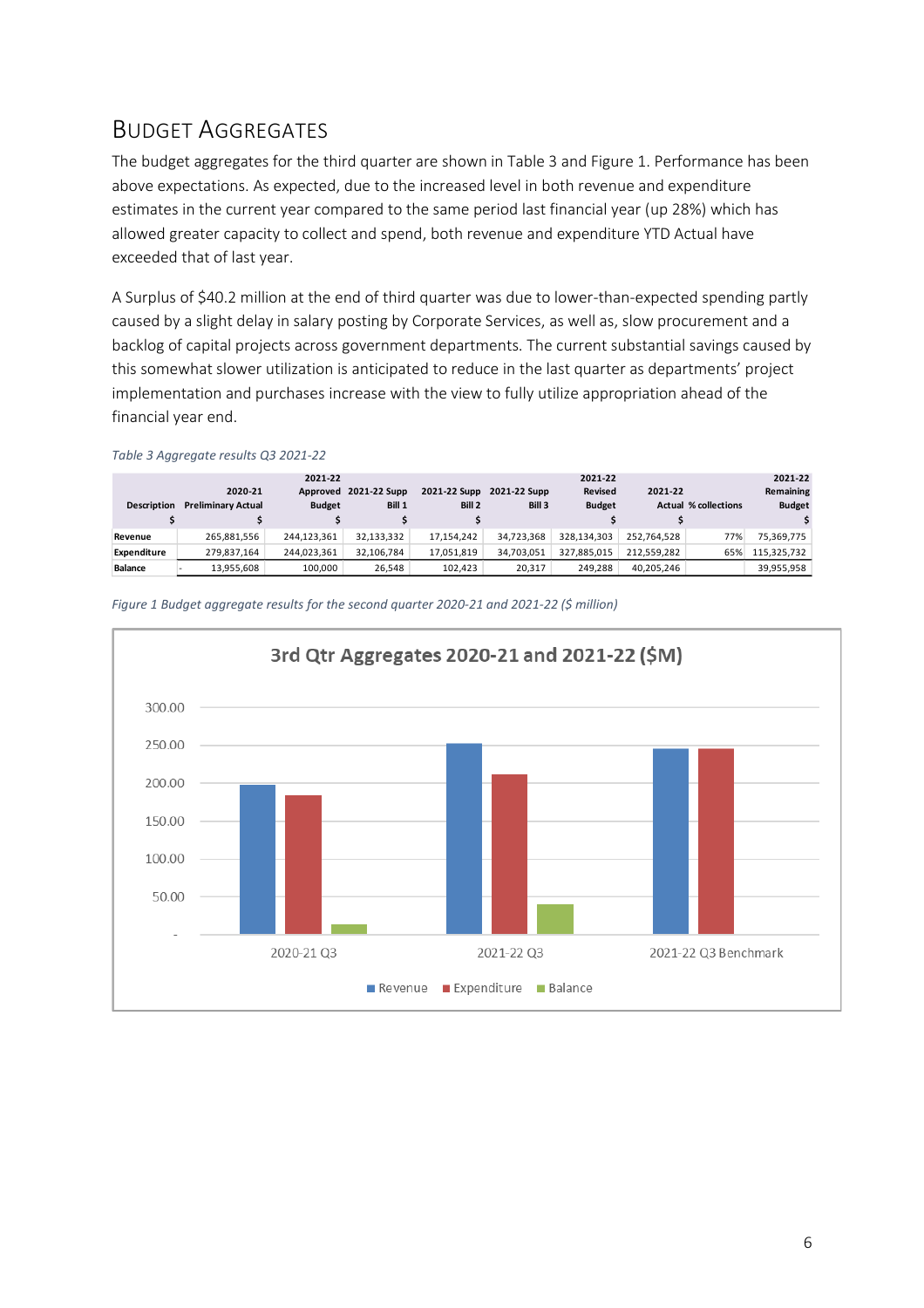# <span id="page-6-0"></span>OPERATING REVENUE ANALYSIS

Actual revenues for the quarter are summarised in Table 4 and Figure 2. Revenues are highly seasonal, with most revenue collected particularly during the second quarter. As shown in Table 4, collections for all revenue lines are above the quarter benchmark of 75% except for Grants, Dividend and Other Financing line due to the delay in drawdown of the EXIM loan for NAC Aircraft Replacement program. All documents have now been finalized and drawdown is set to happen in the last quarter.

| <b>Revenue Description</b>       | 2020-21<br>Preliminary<br>Actual | 2021-22<br>Approved<br><b>Budget</b> | 2021-22<br><b>Supp Bills</b> | 2021-22<br>Revised<br><b>Budget</b> | 2021-22<br>Actual | Share of<br>total<br>revenue<br>% | 2021-22<br>Actual as<br>% of<br>% | 2021-22<br>Remaining<br><b>Budget</b> |
|----------------------------------|----------------------------------|--------------------------------------|------------------------------|-------------------------------------|-------------------|-----------------------------------|-----------------------------------|---------------------------------------|
| Grants Dividends Other Financing | 27,995,249                       | 34,931,567                           | 28,154,242                   | 63,085,809                          | 20,149,651        | 8%                                | 32%                               | 42,936,157                            |
| <b>Fisheries</b>                 | 59,797,774                       | 59,900,000                           | ۰.                           | 59,900,000                          | 47,005,879        | 19%                               | 78%                               | 12,894,121                            |
| Import duties                    | 19,580,224                       | 16,512,175                           | 2,584,852                    | 19,097,027                          | 15,126,860        | 6%                                | 79%                               | 3,970,167                             |
| Visa fees                        | 5,776,518                        | 1,544,776                            | 2,685,000                    | 4,229,776                           | 3,422,986         | 1%                                | 81%                               | 806,790                               |
| Tax                              | 66,772,183                       | 34,600,000                           | 12,250,000                   | 46,850,000                          | 44,886,748        | 18%                               | 96%                               | 1,963,252                             |
| Non-Tax                          | 85,958,109                       | 96,634,843                           | 38,336,848                   | 134,971,691                         | 122,172,419       | 48%                               | 91%                               | 12,799,272                            |
| <b>Total Revenue</b>             | 265,880,056                      | 244,123,361                          | 84,010,942                   | 328, 134, 303                       | 252,764,544       | 100%                              | 77%                               | 75,369,759                            |

#### *Table 4: Revenue breakdown Q3 2021-22*





#### Revenue Quarterly Performance

Table 5 and Figure 3 below attempt to show year to date collections by quarter and to demonstrate collection performance for the reported quarter in respect to the previous quarter (Q2).

A total of \$76 million in revenue was received during the Quarter, a 43% increase from Q2, majority of which were from the non-Tax category including \$31.9m for the final drawdown of the Hosting fee, MCA Reimbursables (\$9.2m) and Service fees (\$5m). Other increases were from Taxes (\$13.7m), Fisheries (\$5.9m), Import duties (\$5.2m), and Visa fees (\$1.7m). No change was recorded in the Grants, Dividends and Financing category.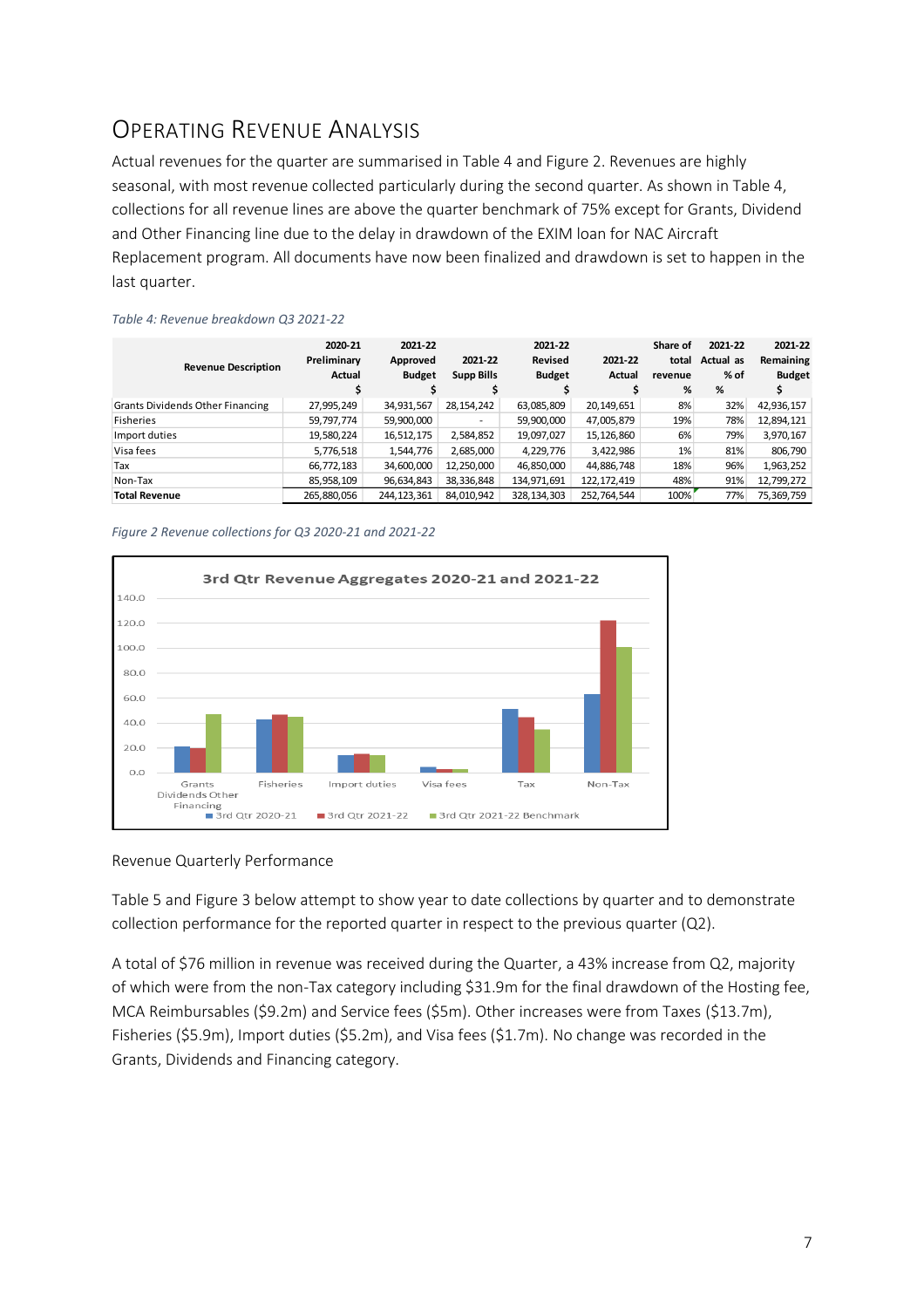| Table 5: Revenue Quarterly Performance Q3 2021-22 |  |  |
|---------------------------------------------------|--|--|
|---------------------------------------------------|--|--|

| Quarter 1                        |                       |                   |               | Quarter 2         |         |               | Quarter 3         |            |         |  |
|----------------------------------|-----------------------|-------------------|---------------|-------------------|---------|---------------|-------------------|------------|---------|--|
| <b>Revenue Description</b>       |                       |                   | Revised       |                   | Percent | Revised       |                   | Quarter    | Percent |  |
|                                  | <b>Revised Budget</b> | <b>YTD Actual</b> | <b>Budget</b> | <b>YTD Actual</b> | Change  | <b>Budget</b> | <b>YTD Actual</b> | Change     | Change  |  |
|                                  |                       |                   |               |                   | %       |               |                   |            | %       |  |
| Grants Dividends Other Financing | 45,931,567            | 15,000,000        | 63,085,809    | 20,149,651        | 34%     | 63,085,809    | 20,149,651        |            | 0%      |  |
| Fisheries                        | 59,900,000            | 240,333           | 59,900,000    | 41,123,335        | 17011%  | 59,900,000    | 47,005,879        | 5,882,544  | 14%     |  |
| Import duties                    | 16,512,175            | 4,082,472         | 16,512,175    | 9,916,437         | 143%    | 19.097.027    | 15,126,860        | 5,210,423  | 53%     |  |
| Visa fees                        | 1.544.776             | 1,037,960         | 1,544,776     | 1,746,319         | 68%     | 4,229,776     | 3,422,986         | 1,676,667  | 96%     |  |
| Tax                              | 34.600.000            | 14,409,785        | 34,600,000    | 31,226,457        | 117%    | 46,850,000    | 44,886,748        | 13,660,291 | 44%     |  |
| Non-Tax                          | 117.768.175           | 58,915,339        | 117,768,175   | 72,057,455        | 22%     | 134.971.691   | 122, 172, 419     | 50,114,964 | 70%     |  |
| <b>Total Revenue</b>             | 276,256,693           | 93,685,889        | 293,410,935   | 176,219,654       | 88%     | 328,134,303   | 252,764,544       | 76,544,890 | 43%     |  |

*Figure 3 Revenue Quarterly Performance Trend 2021-22 (\$ million)*



RPC continued to be the major source of revenue earnings for the country with 71% of total year-todate collections relating to RPC activities. An additional RPC revenue of \$64.1 million was recognised in Supplementary 3, passed during the quarter to reflect the 6 months extension of the RPC arrangements from December 2021 to June 2022, increasing the share of RPC revenue to 60% of total revenue budget. As percentage of total RPC revenue, 92% has been received at the end of Quarter 3 leaving \$16.5 million to be collected in the remaining three months.

Negotiations are currently underway between the Department of Multicultural Affairs and the Australia Government with a decision expected to be made shortly as to the extension or otherwise of the arrangement beyond June 2022. Should there be no further extension, RPC will enter into a three-year Enduring Capability mode with the revenue level expected to be maintained at the current level for the first year and on reducing balance for second year onwards.

| <b>Revenue Description</b>                        | 2020-21<br>Preliminary<br>Actual | 2021-22<br>Approved<br><b>Budget</b> | 2021-22<br><b>Supp Bills</b> | 2021-22<br>Revised<br><b>Budget</b> | Actual      | 2021-22 YTD<br>2021-22 YTD Actuals against<br><b>Budget</b><br>% | 2021-22<br>Remaining<br><b>Budget</b> |
|---------------------------------------------------|----------------------------------|--------------------------------------|------------------------------|-------------------------------------|-------------|------------------------------------------------------------------|---------------------------------------|
| 1335 - Visa Fees - RPC                            | 978,000                          | 0                                    | 395,600                      | 395,600                             | 505,000     | 0%                                                               | $-109,400$                            |
| 1580 - Visa Fees - RPC Resettlement               | 3,000,000                        | 0                                    | 2,289,400                    | 2,289,400                           | 1,579,000   | 0%                                                               | 710,400                               |
| 1475 - Miscellaneous Revenue                      | 6,382,789                        | 272,840                              |                              | 272,840                             | 1,163,933   | 427%                                                             | $-891,093$                            |
| 1495 - Service Fees                               | 20,024,359                       | 10,046,902                           | 10,000,002                   | 20,046,904                          | 16,682,580  | 83%                                                              | 3,364,324                             |
| 1577 - DJBC - Operations                          | 3,384,174                        | 2,289,963                            | 1,762,927                    | 4,052,890                           | 3,345,018   | 83%                                                              | 707,872                               |
| 1578 - DJBC - Reimbursable Costs                  | 16,371,079                       | 16,587,342                           | 5,440,587                    | 22,027,929                          | 12,380,708  | 56%                                                              | 9,647,221                             |
| 1598 - Hosting Fee                                | 36,983,331                       | 63,566,666                           | 21, 133, 332                 | 84,699,998                          | 84,699,998  | 100%                                                             |                                       |
| 1590 - Employment Services Tax                    | 19,481,155                       | 10,200,000                           | 4,510,000                    | 14,710,000                          | 11,886,712  | 81%                                                              | 2,823,288                             |
| 1591 - Business Profit Tax                        | 43,950,090                       | 21,900,000                           | 7,590,000                    | 29,490,000                          | 31,000,736  | 105%                                                             | $-1,510,736$                          |
| 1015 - Income from Investments & Dividends-Others | 6,721,656                        | 6,412,143                            | 11,000,000                   | 17,412,143                          | 15,649,509  | 90%                                                              | 1,762,634                             |
| <b>Total RPC related revenue</b>                  | 157,276,633                      | 131,275,856                          | 64,121,848                   | 195, 397, 704                       | 178,893,194 | 92%                                                              | 16,504,510                            |
| Share of total revenue                            | 59%                              | 54%                                  | 76%                          | 60%                                 | 71%         |                                                                  | 5%                                    |

*Table 6: RPC Related Revenues Q3 2021-22*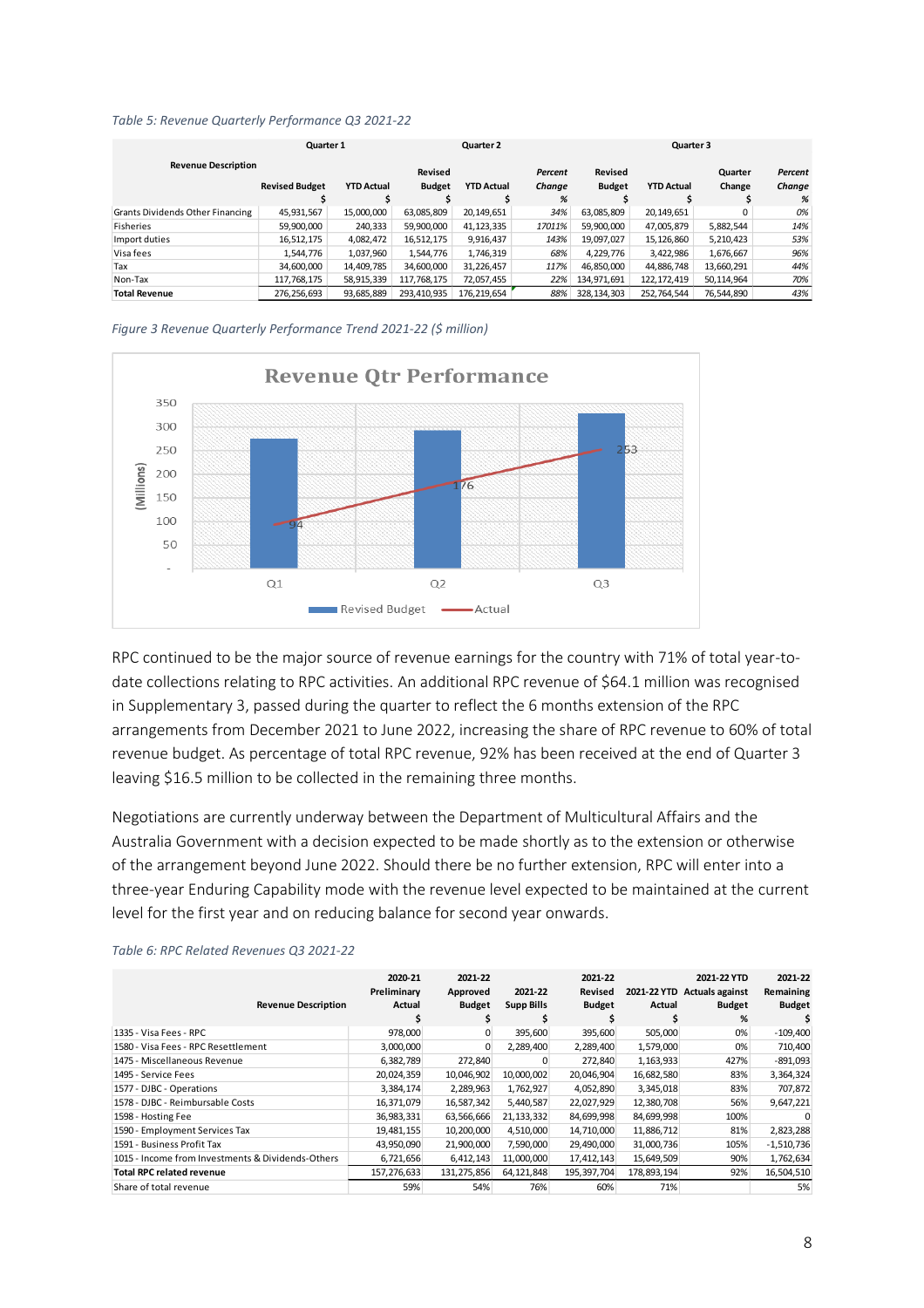# <span id="page-8-0"></span>FISHING REVENUES

The bulk of fishing revenue collections were received during the second quarter following finalization of fishing agreements. An additional \$5.9 million was received at the end of March quarter and Government is confident of recovering the balance of the revenue between now and June, albeit in trickling fashion.

| <b>Description</b>                        | 2020-21<br>Preliminary<br><b>Actual</b> | 2021-22<br>Approved<br><b>Budget</b> | 2021-22<br><b>Supp Bills</b> | 2021-22<br><b>Revised</b><br><b>Budget</b> | 2021-22 YTD<br>Actual | 2021-22 YTD<br>Actual as % of<br><b>Budget</b><br>% | 2021-22<br>Remaining<br><b>Budget</b> |
|-------------------------------------------|-----------------------------------------|--------------------------------------|------------------------------|--------------------------------------------|-----------------------|-----------------------------------------------------|---------------------------------------|
| 1055 - Support Vessel Charges             | 426.855                                 | 400.000                              | ٠                            | 400.000                                    | 538,652               | 135%                                                | $-138,652$                            |
| 1071 - Purse Seine Revenue - Licensing    | 1,393,798                               | 1,500,000                            |                              | 1,500,000                                  | 1,098,032             | 73%                                                 | 401,968                               |
| 1072 - Purse Seine Revenue - Fishing Days | 57,977,121                              | 58,000,000                           |                              | 58.000.000                                 | 45,369,194            | 78%                                                 | 12,630,806                            |
| <b>Total Fisheries Revenue</b>            | 59,797,774                              | 59,900,000                           | $\overline{\phantom{a}}$     | 59.900.000                                 | 47,005,879            | 78%                                                 | 12,894,121                            |

#### *Table 7: Fishing revenues Q3 2021-22*

## <span id="page-8-1"></span>TAXATION REVENUE

Taxation revenue collections in the third Quarter have exceeded budget expectations (Table 8), due to a deliberate decision by the Government to not recognise around \$10 million in Taxation revenue from the 6 months extension of the RPC arrangement at the passing of Supplementary 3 in January. This \$10 million was purposely omitted from the Supplementary 3 on the understanding that not recognising it will boost government cash reserves and assist the balance sheet repair following the major fiscal cash deficit recorded in 2020-21.

#### *Table 8: Taxation revenue Q3 2021-22*

|                                | <b>Description</b> | 2020-21<br>Preliminary<br>Actual | 2021-22<br>Approved<br><b>Budget</b> | 2021-22<br><b>Supp Bills</b> | 2021-22<br><b>Revised</b><br><b>Budget</b> | Actual     | 2021-22 YTD<br>2021-22 YTD Actual as % of<br><b>Budget</b><br>% | 2021-22<br>Remaining<br><b>Budget</b> |
|--------------------------------|--------------------|----------------------------------|--------------------------------------|------------------------------|--------------------------------------------|------------|-----------------------------------------------------------------|---------------------------------------|
| 1190 - Telecom Tax             |                    | 3,340,938                        | 2,500,000                            | 150.000                      | 2,650,000                                  | 1,999,300  | 75%                                                             | 650,700                               |
| 1590 - Employment Services Tax |                    | 19,481,155                       | 10.200.000                           | 4.510.000                    | 14,710,000                                 | 11,886,712 | 81%                                                             | 2,823,288                             |
| 1591 - Business Profit Tax     |                    | 43,950,090                       | 21,900,000                           | 7,590,000                    | 29,490,000                                 | 31,000,736 | 105%                                                            | $-1,510,736$                          |
| <b>Total Tax</b>               |                    | 66,772,183                       | 34,600,000                           | 12,250,000                   | 46,850,000                                 | 44,886,748 | 96%                                                             | 1,963,252                             |

# <span id="page-8-2"></span>CUSTOMS AND OTHER IMPORT DUTIES

An increase in consumption and better economic conditions on-island has further driven improved collections across all customs lines with the aggregate Quarter 3 collections surpassing expectations (Table 9). Collections from Petrol and Alcohol is significantly lower than the benchmark. Alcohol imports have dropped significantly due to inconsistency of shipments and delayed order processing/turnaround times during the period of the pandemic whereby suppliers were more obligated to meet domestic demands over exports. This was revealed by Capelle & Partner, the largest alcohol importer on island during a review coordinated by Nauru Customs Office.

#### *Table 9 Customs and other Import duties Q3 2021-22*

| Description                                         | 2020-21<br>Preliminary<br>Actual | 2021-22<br>Approved<br><b>Budget</b> | 2021-22<br><b>Supp Bills</b> | 2021-22<br>Revised<br><b>Budget</b> | 2021-22 YTD<br>Actual | 2021-22 YTD<br>Actual as % of<br><b>Budget</b><br>% | 2021-22<br>Remaining<br><b>Budget</b> |
|-----------------------------------------------------|----------------------------------|--------------------------------------|------------------------------|-------------------------------------|-----------------------|-----------------------------------------------------|---------------------------------------|
| 1140 - Customs and Excise Duty - Tobacco            | 7,073,041                        | 5,841,236                            | 855,672                      | 6,696,908                           | 5,695,290             | 85%                                                 | 1,001,618                             |
| 1145 - Customs and Excise Duty - Alcohol            | 1.956.048                        | 2,040,000                            |                              | 2,040,000                           | 1,105,770             | 54%                                                 | 934,230                               |
| 1150 - Customs and Excise Duty - Sugar              | 1,262,619                        | 1,220,394                            |                              | 1,220,394                           | 971.455               | 80%                                                 | 248,939                               |
| 1155 - Customs and Excise - Machinery/Vehicle/Equip | 1,045,324                        | 830,419                              | 565,345                      | 1,395,764                           | 1,137,259             | 81%                                                 | 258,505                               |
| 1160 - Customs and Excise Duty - Other              | 2,813,421                        | 2,538,891                            | 733,232                      | 3,272,123                           | 3,042,340             | 93%                                                 | 229,783                               |
| 1165 - Customs and Excise Duty - Petrol Sales       | 2,654,280                        | 2,341,235                            | 430,603                      | 2,771,838                           | 1,890,881             | 68%                                                 | 880,957                               |
| 1170 - Customs and Excise Duty - Diesel Sales       | 2,775,493                        | 1.700.000                            |                              | 1.700.000                           | 1,283,866             | 76%                                                 | 416,134                               |
| <b>Total Customs and Excise Duty</b>                | 19,580,224                       | 16.512.175                           | 2.584.852                    | 19.097.027                          | 15,126,860            | 79%                                                 | 3.970.167                             |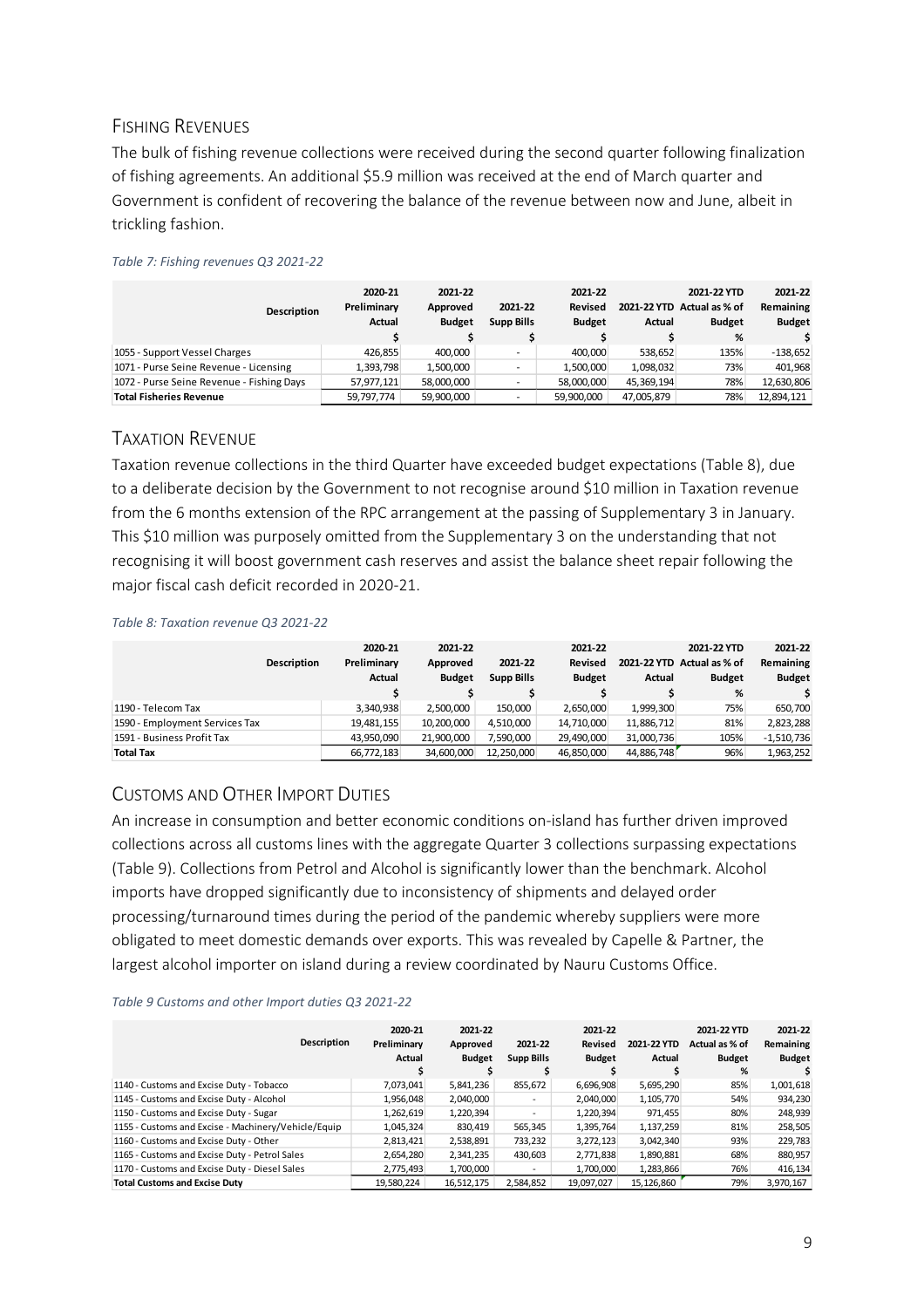# <span id="page-9-0"></span>VISA FEES

Visa fees collection has surpassed expectation driven by large collections during the quarter after long outstanding invoices were paid by the Government of Australia (see Table 10). An additional \$2.7 million in additional visa revenue was recognised in the January supplementary to reflect the 6 months extension of the RPC arrangements.

#### *Table 10 Visa fees Q3 2021-22*

| <b>Description</b>                  | 2020-21<br>Preliminary<br><b>Actual</b> | 2021-22<br>Approved<br><b>Budget</b> | 2021-22<br><b>Supp Bills</b> | 2021-22<br><b>Budget</b> | Revised 2021-22 YTD YTD Actual<br>Actual | 2021-22<br>as % of<br>% | 2021-22<br>Remaining<br><b>Budget</b> |
|-------------------------------------|-----------------------------------------|--------------------------------------|------------------------------|--------------------------|------------------------------------------|-------------------------|---------------------------------------|
| 1330 - Visa Check up                | 4.116                                   | 4,332                                | $\overline{\phantom{0}}$     | 4.332                    | 40                                       | 1%                      | 4,292                                 |
| 1335 - Visa Fees - RPC              | 978,000                                 | ۰                                    | 395,600                      | 395,600                  | 505.000                                  | 128%                    | $-109,400$                            |
| 1575 - Visa Fees (Other Business)   | 1,794,402                               | 1,540,444                            | $\overline{\phantom{0}}$     | 1,540,444                | 1,338,946                                | 87%                     | 201,498                               |
| 1580 - Visa Fees - RPC Resettlement | 3,000,000                               | ٠                                    | 2,289,400                    | 2,289,400                | 1,579,000                                | 69%                     | 710,400                               |
| <b>Total Visa Fees</b>              | 5,776,518                               | 1,544,776                            | 2,685,000                    | 4,229,776                | 3,422,986                                | 81%                     | 806,790                               |

## <span id="page-9-1"></span>OTHER REVENUE – DIVIDENDS AND GRANTS

There was no change to Dividends, Grants and Financing during the quarter. The first drawdown of the \$17.2 million EXIM Bank loan support will take place in Quarter 4 along with the second \$4.5 million instalment of the Taiwan Budget Support Grant. The second drawdown of the Aircraft loan will only occur after the drawdown of the first tranche, pending identification of a second aircraft by Nauru Air Corporation. Due to the strict technical inspection requirements relating to the selection of a suitable aircraft, it is highly likely that this will not happen until the second or third quarter of the new financial year, 2022-23.

#### *Table 11 Dividends and Grants Q3 2021-22*

| <b>Description</b>                                | 2020-21<br>Preliminary<br>Actual | 2021-22<br>Approved<br><b>Budget</b> | 2021-22<br><b>Supp Bills</b> | 2021-22<br><b>Revised</b><br><b>Budget</b> | 2021-22 YTD<br>Actual    | 2021-22 YTD<br>Actual as % of<br><b>Budget</b><br>% | 2021-22<br>Remaining<br><b>Budget</b> |
|---------------------------------------------------|----------------------------------|--------------------------------------|------------------------------|--------------------------------------------|--------------------------|-----------------------------------------------------|---------------------------------------|
| 1015 - Income from Investments & Dividends-Others | 6,721,656                        | 6.412.143                            | 11,000,000                   | 17,412,143                                 | 15,649,509               | 90%                                                 | 1,762,634                             |
| 1660 - General Budget Support                     | 21,273,593                       | 12,273,824                           | -                            | 12,273,824                                 | 4,500,143                | 37%                                                 | 7,773,681                             |
| 1902 - EXIM NAC Loan Proceeds                     | $\overline{\phantom{a}}$         | 16.245.600                           | 17.154.242                   | 33,399,842                                 | $\overline{\phantom{a}}$ | 0%                                                  | 33,399,842                            |
| <b>Total Dividends, Grants and Other</b>          | 27.995.249                       | 34.931.567                           | 28.154.242                   | 63.085.809                                 | 20,149,651               | 32%                                                 | 42,936,157                            |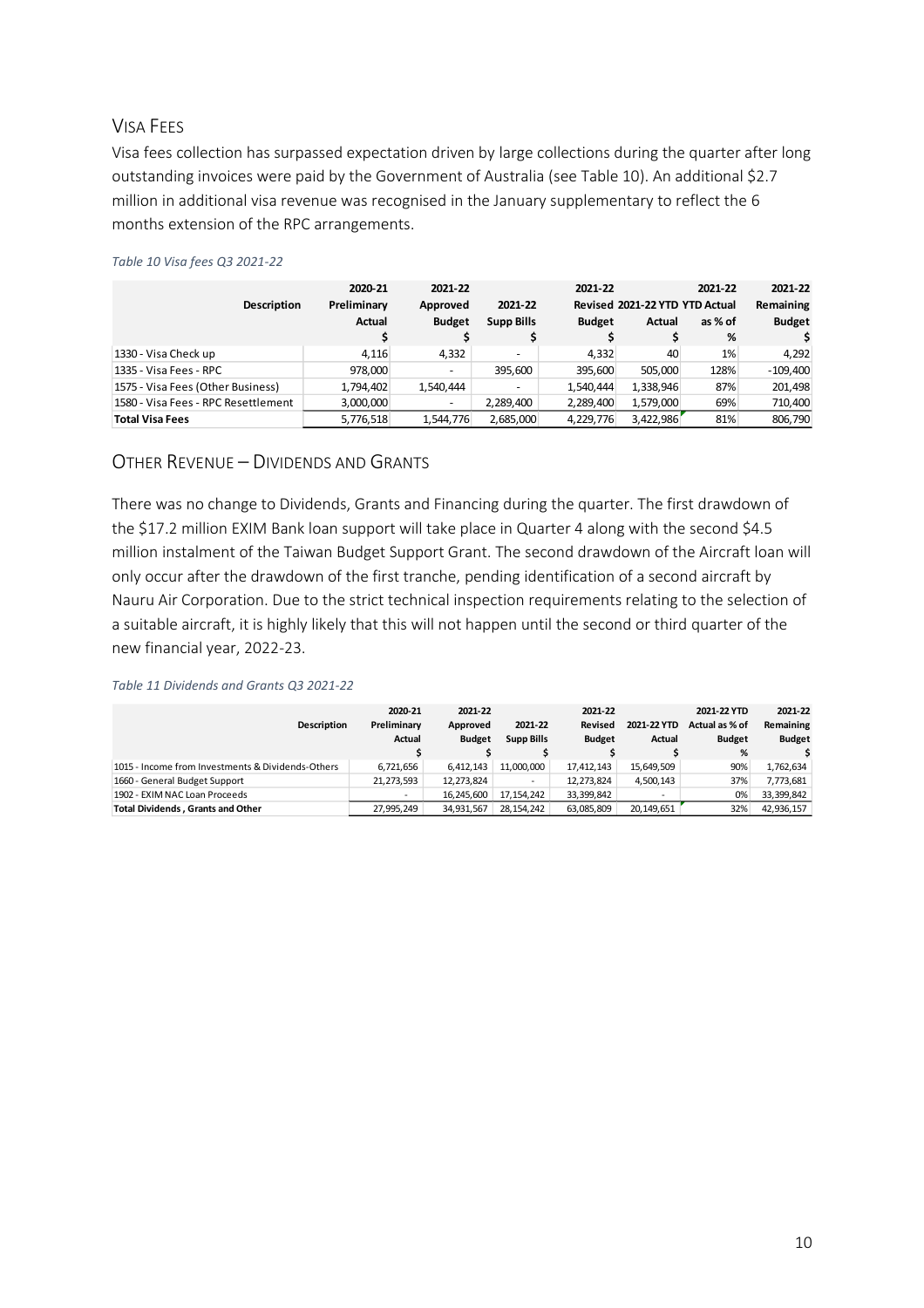# <span id="page-10-0"></span>NON-TAX REVENUE

Strong collections recorded in the Non-Tax revenue category in the year-to-date with the revenue total already exceeding the total collections for the last financial year, 2020-21, the bulk of which was \$31.9 million final drawdown of the current year Hosting fee entitlement.

Service fees (subhead 1495) collections for 9 months (July 2021-March 2022) is now complete and with the extension of the RPC arrangement, an additional 6 months of fees equivalent to \$10 million is anticipated to be collected between January and June. Supplementary 3 passed during the quarter have recognised this additional revenue.

Forecast for the Department of Justice and Border Control (DJBC) operations and DJBC Reimbursables was also increased in Supplementary 3, reflecting 5 months of additional revenue as a result of the RPC extension. Invoicing to Australia is undertaken one month in arrears (contrary to past practises where this was done on a quarterly basis) so June fees will be invoiced in the new financial year 2022- 23.

Most revenue lines in this category have surpassed their annual targets at the close of March Quarter.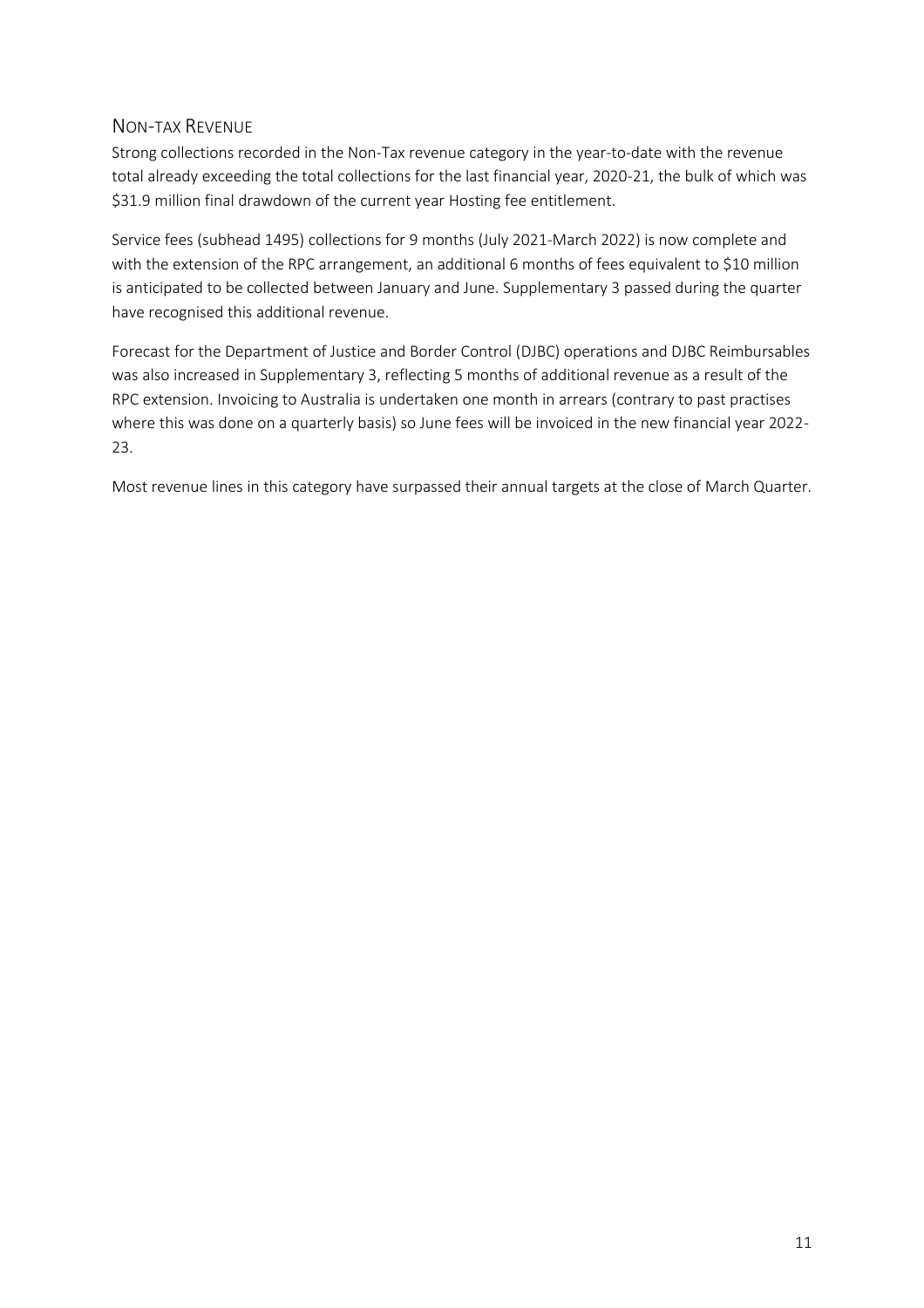#### *Table 12 Non-tax revenues Q3 2021-22*

| <b>Description</b>                   | 2020-21<br>Preliminary<br><b>Actual</b><br>\$ | 2021-22<br>Approved<br><b>Budget</b><br>\$ | 2021-22<br><b>Supp Bills</b><br>\$ | 2021-22<br><b>Revised</b><br><b>Budget</b><br>\$ | <b>Actual</b><br>\$ | 2021-22 YTD<br>2021-22 YTD Actual as % of<br><b>Budget</b><br>% | 2021-22<br>Remaining<br><b>Budget</b><br>Ś |
|--------------------------------------|-----------------------------------------------|--------------------------------------------|------------------------------------|--------------------------------------------------|---------------------|-----------------------------------------------------------------|--------------------------------------------|
| 1121 - Curator fees                  | 105,527                                       |                                            | ÷.                                 | $\mathbf 0$                                      | 10,100              | 0%                                                              | $-10,100$                                  |
| 1215 - Licenses-Drivers etc          | 117,198                                       | 80,000                                     | $\overline{a}$                     | 80,000                                           | 130,711             | 163%                                                            | $-50,711$                                  |
| 1220 - Corporation Fees and Licenses | 403,725                                       | 500,000                                    | $\blacksquare$                     | 500,000                                          | 271,343             | 54%                                                             | 228,657                                    |
| 1225 - Licenses-Trading              | 311,578                                       | 209,683                                    | $\overline{a}$                     | 209,683                                          | 233,675             | 111%                                                            | $-23,992$                                  |
| 1230 - Liquor Licensing Board        | 42,200                                        | 30,141                                     | ÷                                  | 30,141                                           | 4,500               | 15%                                                             | 25,641                                     |
| 1235 - Gaming / Bingo Licenses       | 53,250                                        | 50,000                                     | $\overline{\phantom{a}}$           | 50,000                                           | 112,400             | 225%                                                            | $-62,400$                                  |
| 1240 - Licenses-Dogs etc             | 83                                            | 73                                         | $\overline{a}$                     | 73                                               | $\Omega$            | 0%                                                              | 73                                         |
| 1245 - Drones Licenses               | 1,500                                         | 2,000                                      | ÷                                  | 2,000                                            | 1,000               | 50%                                                             | 1,000                                      |
| 1260 - Birth Certificate             | 13,270                                        | 11,389                                     | ÷                                  | 11,389                                           | 15,795              | 139%                                                            | $-4,406$                                   |
| 1265 - Death Certificate             | 870                                           | 757                                        |                                    | 757                                              | 660                 | 87%                                                             | 97                                         |
| 1270 - Marriage Certificate          | 1,700                                         | 1,378                                      | $\overline{\phantom{a}}$           | 1,378                                            | 1,745               | 127%                                                            | $-367$                                     |
| 1300 - Registration Fees-Motor Cars  | 138,979                                       | 124,414                                    | $\overline{a}$                     | 124,414                                          | 127,993             | 103%                                                            | $-3,579$                                   |
| 1305 - Registration Fees-Motorcycles | 24,890                                        | 23,994                                     | $\overline{a}$                     | 23,994                                           | 34,974              | 146%                                                            | $-10,980$                                  |
| 1310 - Vehicle/Insurance Fees        | 383,325                                       | 339,226                                    | $\overline{a}$                     | 339,226                                          | 411,605             | 121%                                                            | $-72,379$                                  |
| 1325 - Passport Fees and Photographs | 54,640                                        | 50,000                                     | $\overline{a}$                     | 50,000                                           | 39,330              | 79%                                                             | 10,670                                     |
| 1340 - Police Clearance              | 32,495                                        | 45,000                                     | $\blacksquare$                     | 45,000                                           | 17,515              | 39%                                                             | 27,485                                     |
| 1361 - Fuel Levy                     | 0                                             | 1,314,384                                  | ÷,                                 | 1,314,384                                        | 1,521,987           | 116%                                                            | $-207,603$                                 |
| 1365 - D.C.A.-Departure Taxes        | $\Omega$                                      | $\overline{a}$                             | ÷,                                 | $\Omega$                                         | 0                   | 0%                                                              | $\Omega$                                   |
| 1370 - D.C.A.-Air Navigation Fees    | 478,904                                       | 496,461                                    | $\overline{\phantom{a}}$           | 496,461                                          | 68,943              | 14%                                                             | 427,518                                    |
| 1375 - D.C.A.-Landing Fees           | 153,300                                       | 161,368                                    | $\overline{a}$                     | 161,368                                          | 11,756              | 7%                                                              | 149,612                                    |
| 1380 - D.C.A.-Rental Fees            | 17,806                                        | 5,552                                      | $\overline{a}$                     | 5,552                                            | 60,217              | 1085%                                                           | $-54,665$                                  |
| 1475 - Miscellaneous Revenue         | 6,382,789                                     | 272,840                                    | $\overline{\phantom{a}}$           | 272,840                                          | 1,163,933           | 427%                                                            | $-891,093$                                 |
| 1480 - Bus Services                  | 1,655                                         | 900                                        | ÷.                                 | 900                                              | 3,785               | 421%                                                            | $-2,885$                                   |
| 1485 - Quarantine Fees               | 77,556                                        | 80,000                                     | ä,                                 | 80,000                                           | 51,358              | 64%                                                             | 28,642                                     |
| 1490 - Court Fines and Fees          | 54,828                                        | 52,043                                     | ä,                                 | 52,043                                           | 24,454              | 47%                                                             | 27,589                                     |
| 1495 - Service Fees                  | 20,024,359                                    | 10,046,902                                 | 10,000,002                         | 20,046,904                                       | 16,682,580          | 83%                                                             | 3,364,324                                  |
| 1500 - Sale of Maps                  | 7,550                                         | 7,052                                      |                                    | 7,052                                            | 12,500              | 177%                                                            | $-5,448$                                   |
| 1501 - Sale of Livestock             | 0                                             | $\overline{a}$                             | $\overline{a}$                     | 0                                                | 13,914              | 0%                                                              | $-13,914$                                  |
| 1520 - Food Handler Check up         | 11,580                                        | 11,600                                     | $\overline{a}$                     | 11,600                                           | 3,280               | 28%                                                             | 8,320                                      |
| 1540 - Advertising Revenue           | 67,652                                        | 64,000                                     | $\overline{\phantom{a}}$           | 64,000                                           | 16,880              | 26%                                                             | 47,120                                     |
| 1555 - Spectacles, Drugs etc         | 4,690                                         | 5,000                                      | $\blacksquare$                     | 5,000                                            | 180                 | 4%                                                              | 4,820                                      |
| 1565 - Medical Services              | 7,860                                         | 8,273                                      |                                    | 8,273                                            | 1,126               | 14%                                                             | 7,147                                      |
| 1577 - DJBC - Operations             | 3,384,174                                     | 2,289,963                                  | 1,762,927                          | 4,052,890                                        | 3,345,018           | 83%                                                             | 707,872                                    |
| 1578 - DJBC - Reimbursable Costs     | 16,371,079                                    | 16,587,342                                 | 5,440,587                          | 22,027,929                                       | 12,380,708          | 56%                                                             | 9,647,221                                  |
| 1596 - Traffic Infringements         | 129,160                                       | 150,000                                    |                                    | 150,000                                          | 115,687             | 77%                                                             | 34,313                                     |
| 1597 - TVET Course Fees              | 29,555                                        | 27,538                                     |                                    | 27,538                                           | 15,920              | 58%                                                             | 11,618                                     |
| 1598 - Hosting Fee                   | 36,983,331                                    | 63,566,666                                 | 21, 133, 332                       | 84,699,998                                       | 84,699,998          | 100%                                                            | 0                                          |
| 1700 - National/District Roll Sales  | 3,050                                         | 1,010                                      |                                    | 1,010                                            | 6,630               | 656%                                                            | $-5,620$                                   |
| 1705 - Electoral Various Fees        | 82,000                                        | 17,894                                     |                                    | 17,894                                           | 558,220             | 3120%                                                           | $-540,326$                                 |
| <b>Total Non Tax</b>                 | 85,958,109                                    | 96,634,843                                 | 38,336,848                         | 134,971,691                                      | 122, 172, 419       | 91%                                                             | 12,799,272                                 |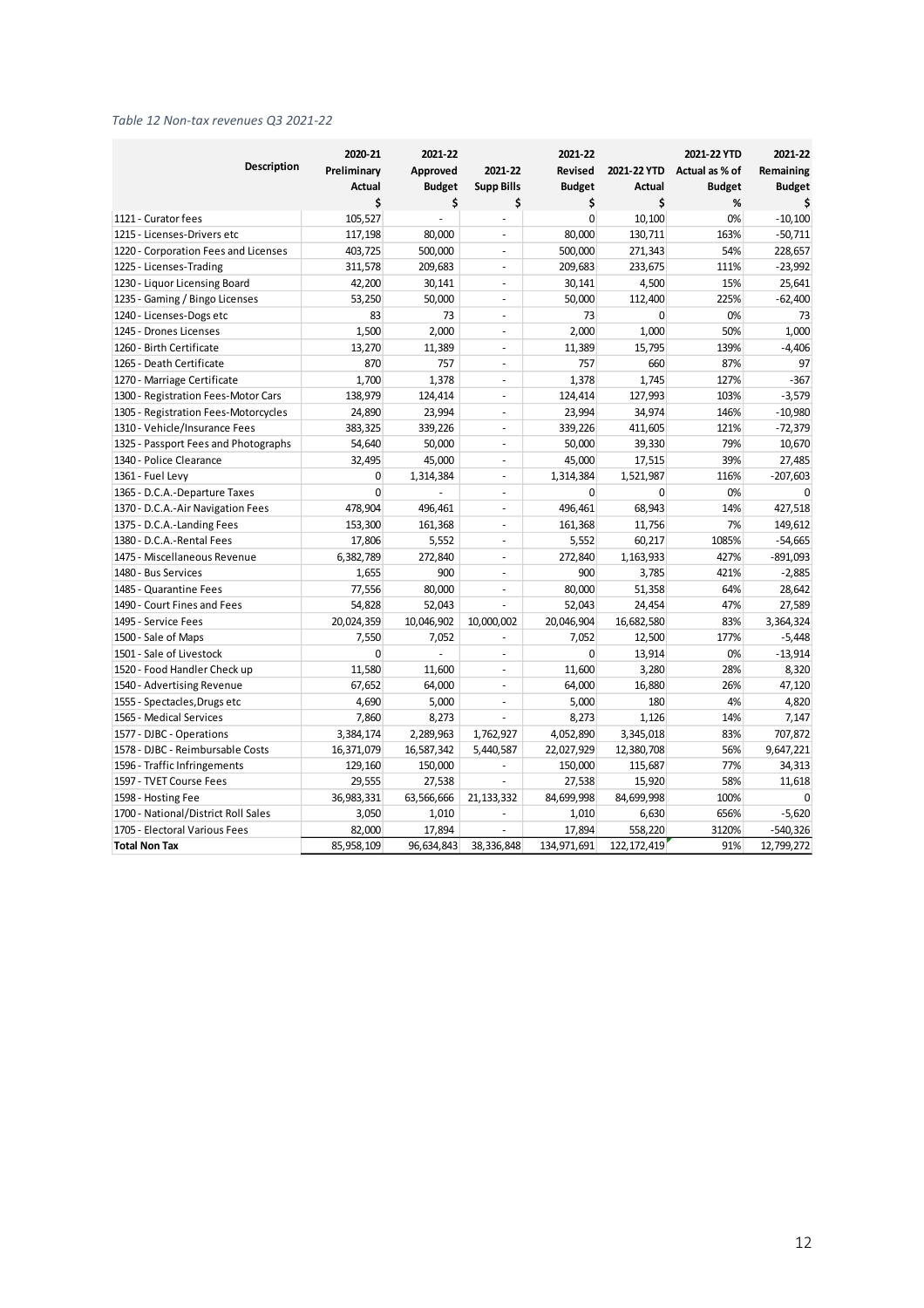## <span id="page-12-0"></span>REVENUE BY DEPARTMENT

Table 13 shows a high-level summary of revenue for the year to date by Departments. MCA accounted for 47 percent of total revenue collected in the year to date, followed by Fisheries at 19%, NRO at 18%, NRPCC at 7% and Customs at 6%.

This revenue funding is not hypothecated to these heads, but rather reflects the revenue classification method used in the financial management information system, where revenues are allocated by function according to departments mandates.

The share of RPC related revenue as reported in Table 6 above is approximately 71%, with 47% collected directly by MCA based on the current RPC contract and MoU with the Government of Australia, however there are other indirect components such as Taxes, Visas and Management fees that exist within other heads of appropriation namely: NRO, Border Control and NRPCC respectively.

Apart from the departments listed in paragraph one above, all other departments are predominantly expenditure or spending heads with nil or extremely limited revenue collections.

|                                                           | 2020-21     |                               |                          |                         |             | 2021-22     | Share of | 2021-22       |
|-----------------------------------------------------------|-------------|-------------------------------|--------------------------|-------------------------|-------------|-------------|----------|---------------|
| <b>Description</b>                                        | Preliminary | 2021-22                       |                          | 2021-22 2021-22 Revised | 2021-22 YTD | Actual as % | total    | Remaining     |
|                                                           |             | <b>Actual Approved Budget</b> | <b>Supp Bills</b>        | <b>Budget</b>           | Actual      | of Budget   | revenue  | <b>Budget</b> |
|                                                           | Ś           | \$                            | Ś                        | Ś                       | Ś           | %           | %        | S             |
| 03 - Chief Secretariat                                    | 59,070      | 43,665                        | $\overline{\phantom{a}}$ | 43,665                  | 23,570      | 54%         | 0%       | 20,095        |
| 09 - Electoral Commission                                 | 85,080      | 19,904                        |                          | 19,904                  | 567,850     | 2853%       | 0%       |               |
| 11 - Finance Secretariat                                  | 761         | 2,000                         | ä,                       | 2,000                   | 3,500       | 175%        | $0% -$   | 1,500         |
| 12 - Finance - Public Debt                                |             | 16,245,600                    | 17, 154, 242             | 33,399,842              |             | 0%          | 0%       | 33,399,842    |
| 15 - Nauru Revenue Office                                 | 66.942.631  | 34,730,000                    | 12,250,000               | 46,980,000              | 45,129,859  | 96%         | 18%      | 1,850,141     |
| 16 - Finance - Other Payments                             | 25,368,927  | 16,000,351                    |                          | 16,000,351              | 6,699,422   | 42%         | 3%       | 9,300,929     |
| 17 - Nauru Customs Office (NCO)                           | 19,581,724  | 16,514,175                    | 2,584,852                | 19,099,027              | 15,127,860  | 79%         | 6%       | 3,971,167     |
| 18 - Nauru Regional Processing Centre (NRPCC) Corporation | 20,001,504  | 10,000,002                    | 10,000,002               | 20,000,004              | 16,666,670  | 83%         | 7%       | 3,333,334     |
| $21 - CIE$                                                | 7,100       | 5,000                         |                          | 5,000                   | 5,940       | 119%        | $0% -$   | 940           |
| 31 - Fisheries                                            | 60,252,587  | 59,900,000                    | ٠                        | 59,900,000              | 47,125,312  | 79%         | 19%      | 12,774,688    |
| 41 - Police                                               | 176,090     | 212,640                       |                          | 212,640                 | 135,565     | 64%         | 0%       | 77,076        |
| 42 - Dept of Multi Cultural Affairs                       | 69,064,584  | 86,599,971                    | 42,021,846               | 128,621,817             | 117,743,724 | 92%         | 47%      | 10,878,093    |
| 43 - Justice - Secretariat                                | 822,043     | 709,756                       | $\sim$                   | 709,756                 | 525,273     | 74%         | 0%       | 184,483       |
| 44 - Judiciary                                            | 54,828      | 52,043                        | ٠                        | 52,043                  | 24,454      | 47%         | 0%       | 27,589        |
| 45 - Border Control                                       | 1,926,598   | 1,670,444                     | ٠                        | 1,670,444               | 1,429,634   | 86%         | 1%       | 240,810       |
| 46 - Correctional Services                                | 2,100       |                               | ٠                        |                         | 13,914      | 0%          | 0%       |               |
| 50 - Directorate of TVET                                  | 37,105      | 34,738                        | ٠                        | 34,738                  | 15,920      | 46%         | 0%       | 18,818        |
| 60 - COVID-19 task force                                  |             |                               |                          |                         | 25,000      |             | 0%       |               |
| 61 - Health                                               | 96,975      | 59,205                        | ٠                        | 59,205                  | 640,913     | 1083%       | 0%       | 581,708       |
| 62 - Sports                                               |             |                               | ٠                        |                         | 2,000       | 0%          | 0%       |               |
| 81 - Home Affairs                                         |             |                               | ٠                        |                         |             | 0%          | 0%       |               |
| 83 - Media Bureau                                         | 67,912      | 64,000                        | ٠                        | 64,000                  | 16,880      | 26%         | 0%       | 47,120        |
| 84 - Lands & Survey                                       | 7.550       | 7,052                         | ٠                        | 7,052                   | 14,220      | 202%        | $0\%$    | 7,168         |
| 85 - Lands Committee                                      | 24,355      | 16,900                        | $\overline{\phantom{a}}$ | 16.900                  | 14,190      | 84%         | 0%       | 2,710         |
| 91 - Department of Transport                              | 1,291,693   | 1,231,915                     | ٠                        | 1,231,915               | 805,823     | 65%         | 0%       | 426,092       |
| 93 - Maritime Transport                                   |             |                               | ٠                        |                         |             | 0%          | 0%       |               |
| $95 - ICT$                                                | 10.340      | 4.000                         | ä,                       | 4.000                   | 7.035       | 176%        | $0\%$    | 3.035         |
| <b>Total Revenue</b>                                      | 265.881.556 | 244.123.361                   | 84,010,942               | 328, 134, 303           | 252,764,528 | 77%         | 100%     | 75,369,775    |

*Table 13 Revenue by Department Q3 2021-22*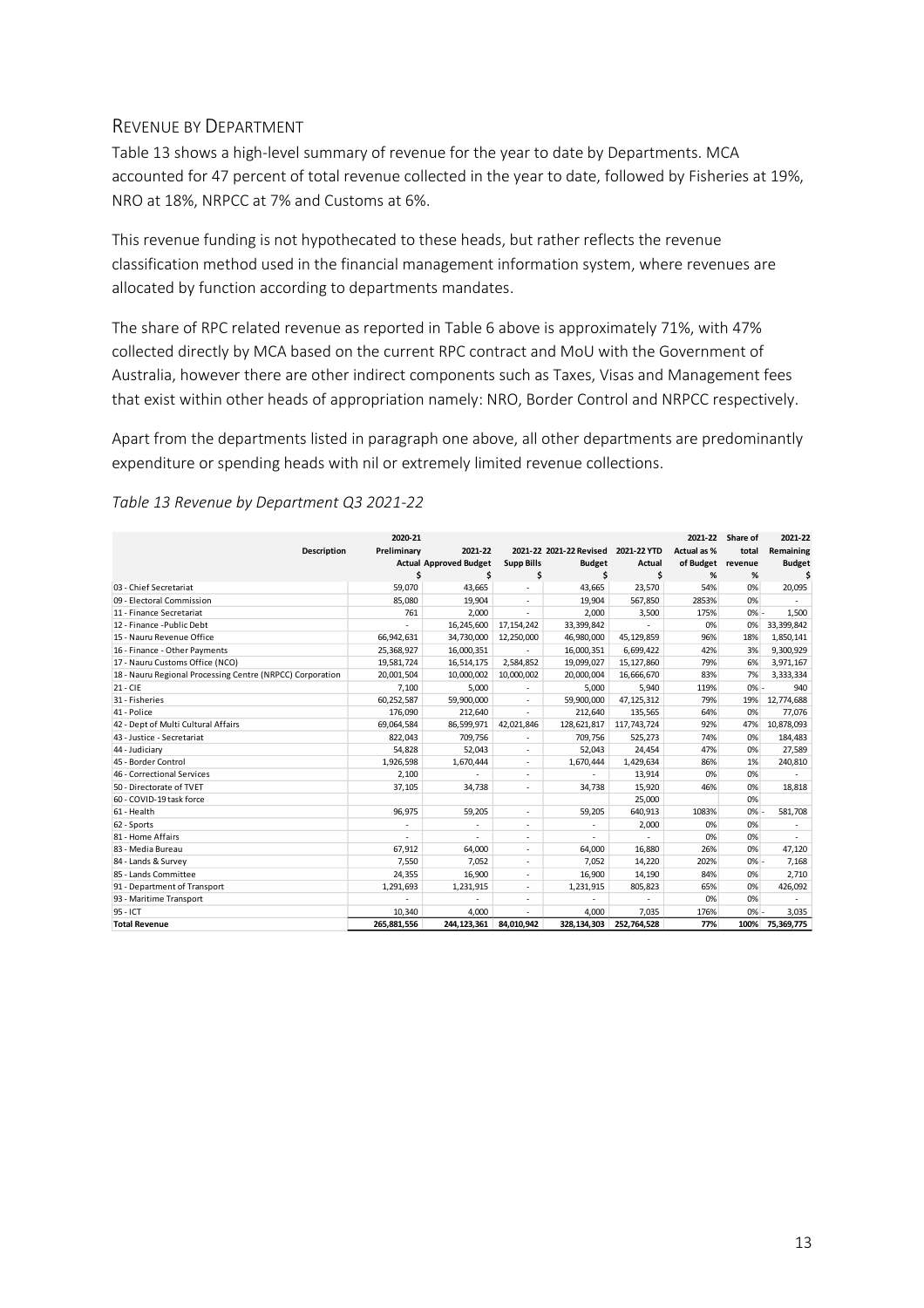# <span id="page-13-0"></span>OPERATING EXPENDITURE ANALYSIS

Total expenditure for the year-to-date to the end of the third quarter is shown in Table 14, followed by some analysis of Q3 performance against benchmark as well as against performances for the same period last year. Overall, 65% of the Revised Expenditure budget has been utilized at the close of Quarter 3, with a 10% shortfall compared to the benchmark (75%). Substantial underspending is evident in the Capital Expenditure subhead due to the slow implementation of key capital projects, as well as, Subsidies and Donations due to the delayed disbursement of the EXIM Aircraft loan (pass through) proceeds. Government Operations, Transfer (Non-Expense) are at the expected quarter level whilst Social Benefits has way exceeded the benchmark at 82%.

| <b>Description</b>               | 2020-21<br>Preliminary<br><b>Actual</b> | 2021-22<br>Approved<br><b>Budget</b> | 2021-22<br><b>Supp Bills</b> | 2021-22<br><b>ISHT</b> | 2021-22<br><b>Revised</b><br><b>Budget</b> | 2021-22 YTD<br>Actual | 2021-22<br>Actual as %<br>of Budget | 2021-22<br>Remaining<br><b>Budget</b> |
|----------------------------------|-----------------------------------------|--------------------------------------|------------------------------|------------------------|--------------------------------------------|-----------------------|-------------------------------------|---------------------------------------|
|                                  | \$                                      | Ś                                    | \$                           | \$                     |                                            | \$                    | %                                   |                                       |
| Personnel                        | 39,173,860                              | 47,322,792                           | 3,010,633                    | $-561,496$             | 49,771,930                                 | 29,884,312            | 60%                                 | 19,887,618                            |
| <b>Govt Travel</b>               | 1,206,175                               | 1,515,664                            | 1,588,876                    | 645,617                | 3,750,157                                  | 2,594,352             | 69%                                 | 1,155,805                             |
| <b>Subsidies &amp; Donations</b> | 52,943,008                              | 32,249,456                           | 3,757,430                    | 2,696,300              | 38,703,186                                 | 15,191,097            | 39%                                 | 23,512,088                            |
| <b>Govt Operations</b>           | 89,504,634                              |                                      | 86, 185, 399 16, 277, 657    | 822.467                | 103,285,522                                | 78,429,159            | 76%                                 | 24,856,363                            |
| Capital Expenditure              | 24,325,801                              |                                      | 18,864,399 17,084,733        | 2,518,408              | 38,467,540                                 | 12,974,676            | 34%                                 | 25,492,864                            |
| Social Benefits                  | 23,435,567                              |                                      | 18,154,615 21,045,000        | 1,539,868              | 40,739,483                                 | 33,552,317            | 82%                                 | 7,187,166                             |
| Other                            | 480.797                                 | 727.034                              | 3,462                        | 5,523                  | 736,019                                    | 317,542               | 43%                                 | 418,477                               |
| Transfer (Non Expense)           | 48,767,322                              |                                      | 39,004,002 21,093,863        | $-7.666.687$           | 52,431,178                                 | 39,615,826            | 76%                                 | 12,815,352                            |
| <b>Total Expenditure</b>         | 279.837.164                             | 244,023,361 83,861,654               |                              | 0                      | 327,885,015                                | 212,559,282           | 65%                                 | 115,325,733                           |

*Table 14 Expenditure by Group Q3 2021-22*

Figure 4 shows that actual expenditure is exceeding last year and is higher than the same period last year in most categories except for the Transfer (Non Expense) and Subsidies and Donations lines.



*Figure 4 Expenditure by group, Q3 2021-22*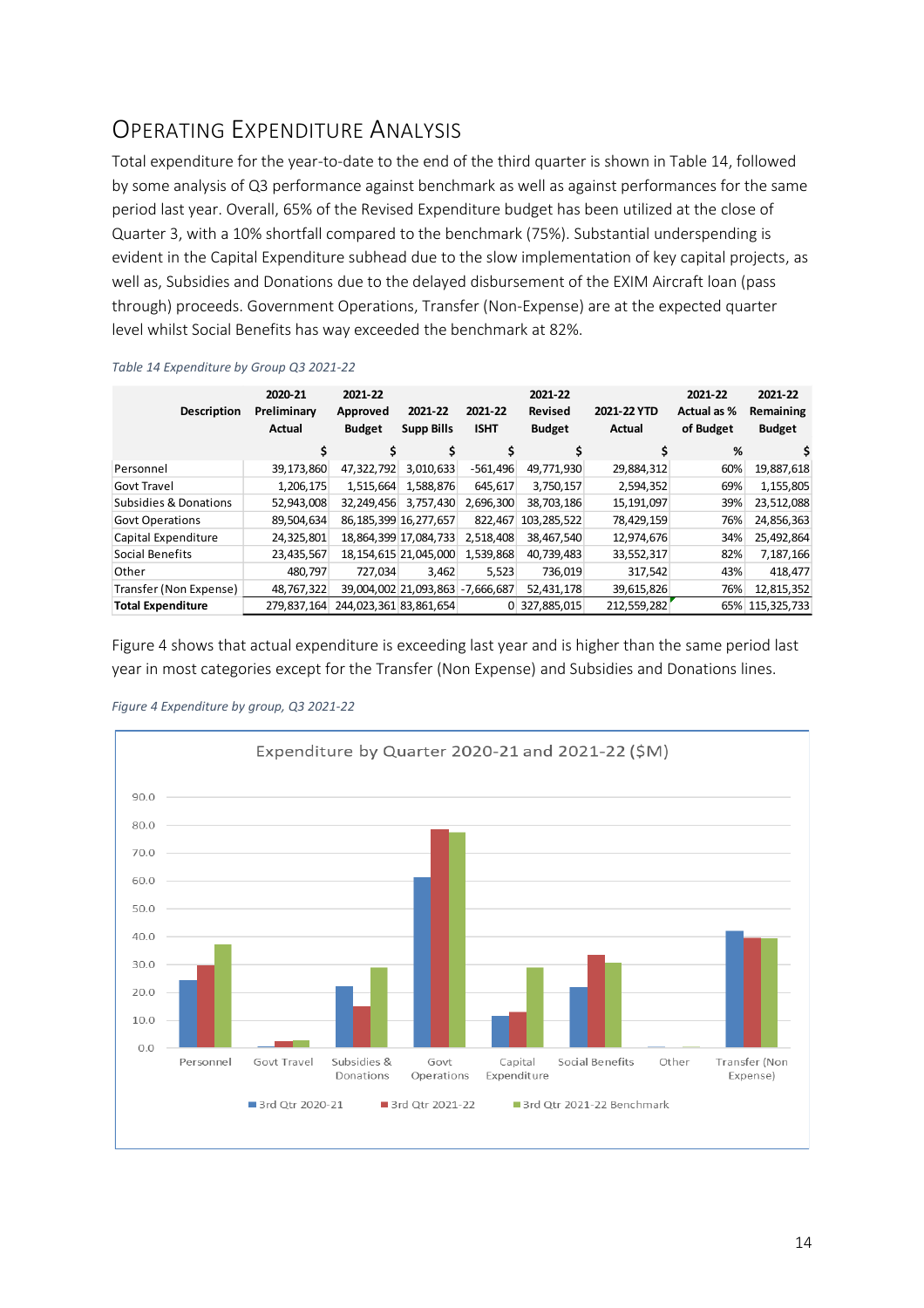### Expenditure Quarterly Performance

Table 15 and Figure 5 below attempt to depict Year to Date expenditure at the end of each quarter and the change in spending compared to the last Quarter.

A total of \$85 million in expenditure was recorded during the Quarter, a 67% change compared to Q2 utilization level, the highest percent change of which were from Personnel (182%) following regularization of the payroll postings by Corporate Services, and Government Travel (114%) million reflecting the commencement of international travel.

\$18 million was spent during the quarter on the Transfer (Non-Expense) category, the bulk of which relates to settlement of Nauru`s Trust Fund current year remaining contribution plus advance payment for next financial year contributions totalling \$17.3 million; \$5.4 million Subsidies and Donations relating to CSOs and Tug boat support for Nauru Maritime and Port Authority; and Social Benefits \$11.4 million, of which \$9.5 million are towards the Nauru Community Housing Scheme.

|                          |                       | <b>Quarter 1</b>  |                | Quarter 2                |         |               | Quarter 3         |            |         |
|--------------------------|-----------------------|-------------------|----------------|--------------------------|---------|---------------|-------------------|------------|---------|
| $\cdot$                  |                       |                   | <b>Revised</b> |                          | Percent | Revised       |                   | Quarter    | Percent |
|                          | <b>Revised Budget</b> | <b>YTD Actual</b> | <b>Budget</b>  | <b>YTD Actual Change</b> |         | <b>Budget</b> | <b>YTD Actual</b> | Change     | Change  |
|                          |                       |                   |                |                          | %       |               |                   |            | %       |
| Personnel                | 47,370,462            | 7.831.785         | 47,955,805     | 10,584,863               | 35%     | 49,771,930    | 29,884,312        | 19,299,449 | 182%    |
| <b>Govt Travel</b>       | 2,525,514             | 335.699           | 2,864,015      | 1,213,805                | 262%    | 3,750,157     | 2,594,352         | 1,380,547  | 114%    |
| Subsidies & Donations    | 33,056,886            | 4.890.432         | 34,996,973     | 9.770.743                | 100%    | 38.703.186    | 15,191,097        | 5,420,354  | 55%     |
| <b>Govt Operations</b>   | 91,275,215            | 22,851,187        | 93,495,861     | 52,068,694               | 128%    | 103,285,522   | 78,429,159        | 26,360,465 | 51%     |
| Capital Expenditure      | 34,061,438            | 5,881,456         | 36,245,679     | 9,547,664                | 62%     | 38,467,540    | 12,974,676        | 3,427,012  | 36%     |
| Social Benefits          | 23,099,615            | 11, 197, 796      | 31,647,915     | 22,305,499               | 99%     | 40,739,483    | 33,552,317        | 11,246,818 | 50%     |
| Other                    | 727,034               | 55,466            | 730.496        | 164,424                  | 196%    | 736,019       | 317,542           | 153,118    | 93%     |
| Transfer (Non Expense)   | 44,013,981            | 9,444,646         | 45,245,220     | 21,575,587               | 128%    | 52,431,178    | 39,615,826        | 18,040,239 | 84%     |
| <b>Total Expenditure</b> | 276.130.145           | 62,488,467        | 293.181.964    | 127.231.279              | 104%    | 327.885.015   | 212,559,282       | 85,328,003 | 67%     |

*Table 15: Expenditure Quarterly Performance Q3 2021-22*



# <span id="page-14-0"></span>PERSONNEL COSTS

Expenditure on personnel is slightly lesser than expected in the Third quarter (Table 16).

Personnel costs recorded for the prior quarter  $(Q2)$  was also lower, due to the delay in payroll posting by the Corporate Services. Payroll posting has been updated by Corporate Services during this quarter. Due to a number of vacancies still existing in departments, coupled with slow recruitment, utilization is still lower than benchmark.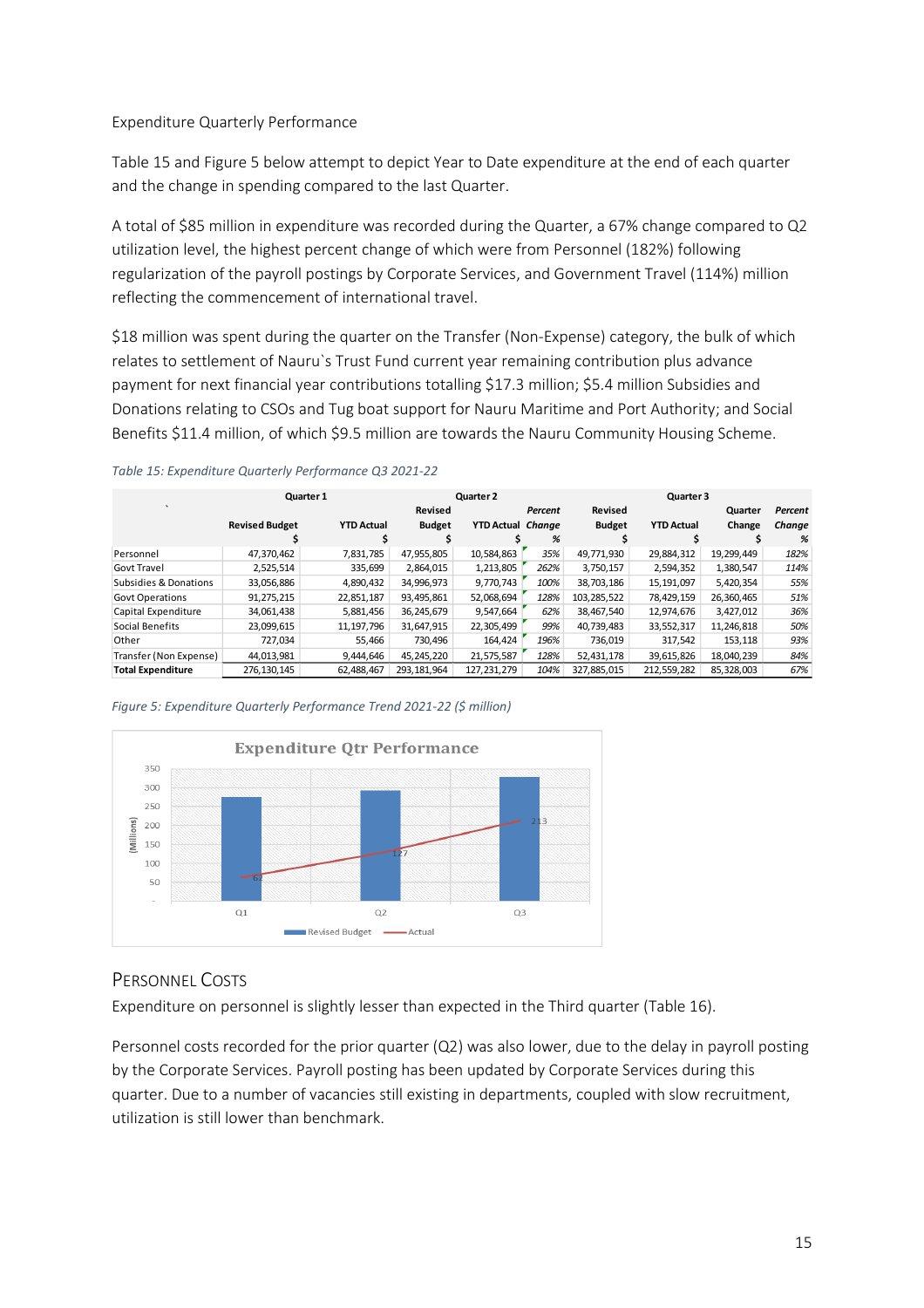#### *Table 16: Personnel Expenditure Q3 2021-22*

|                                               | 2020-21<br>Preliminary | 2021-22<br>Approved | 2021-22                  | 2021-22      | 2021-22<br><b>Revised</b> |            | 2021-22 YTD<br>2021-22 YTD Actual as % of | 2021-22<br>Remaining |
|-----------------------------------------------|------------------------|---------------------|--------------------------|--------------|---------------------------|------------|-------------------------------------------|----------------------|
| <b>Description</b>                            | Actual                 |                     | <b>Budget Supp Bills</b> | <b>ISHT</b>  | <b>Budget</b>             | Actual     | <b>Budget</b>                             | <b>Budget</b>        |
|                                               |                        |                     |                          |              |                           |            | %                                         |                      |
| 2005 - Salaries & Allowances - (MP's)         | 1,236,654              | 1,260,698           | 20,784                   | 0            | 1,281,482                 | 637,487    | 50%                                       | 643,995              |
| 2010 - HE Salary & Allowances                 | 100,532                | 105,034             |                          | 0            | 105,034                   | 70,907     | 68%                                       | 34,127               |
| 2015 - Salary - Local                         | 24,911,992             | 27,190,580          | 2,107,172                | $-350,584$   | 28,947,169                | 18,404,922 | 64%                                       | 10,542,247           |
| 2020 - Salary Expatriate                      | 7,450,921              | 9,216,636           | 517,977                  | $-335,000$   | 9,399,613                 | 5,505,879  | 59%                                       | 3,893,734            |
| 2025 - Allowances - Staff Contract            | 1,437,640              | 2,417,907           | <sup>0</sup>             | 237,762      | 2,655,669                 | 1,499,693  | 56%                                       | 1,155,976            |
| 2026 - Directors Fees                         | 25,250                 | 50,600              |                          | 2,800        | 53,400                    | 22,040     | 41%                                       | 31,360               |
| 2031 - Staff Contract - Ministerial           | 50,577                 | 520,968             |                          |              | 520,968                   | 198,641    | 38%                                       | 322,326              |
| 2035 - Overtime - local                       | 766,565                | 873,976             | 28,500                   | 59,125       | 961,601                   | 778,188    | 81%                                       | 183,413              |
| 2040 - Staff Training                         | 730,950                | 1,755,898           | 303,000                  | $-173,829$   | 1,885,069                 | 726,869    | 39%                                       | 1,158,200            |
| 2041 - Prep & Orientation of Seasonal Workers | O.                     | 10,000              |                          | <sup>0</sup> | 10,000                    | 9,350      | 94%                                       | 650                  |
| 2045 - Recruitment                            | 4,859                  | 16,000              | $\Omega$                 | 18,530       | 34,530                    | 20,126     | 58%                                       | 14,404               |
| 2050 - Uniforms & Protective Clothing         | 351,625                | 486,089             | 19,300                   | $-6,830$     | 498,559                   | 283,187    | 57%                                       | 215,372              |
| 2072 - Meals and Drinks - Staff               | 286,408                | 285,490             | 13,900                   | $-13,470$    | 285,920                   | 206,990    | 72%                                       | 78,930               |
| 2651 - GON Contributions                      | 1,819,887              | 3,132,916           | n                        | $\Omega$     | 3,132,916                 | 1,520,033  | 49%                                       | 1,612,883            |
| <b>Total Personnel</b>                        | 39,173,860             | 47,322,792          | 3,010,633                | $-561,496$   | 49,771,930                | 29,884,312 | 60%                                       | 19,887,618           |

## <span id="page-15-0"></span>GOVERNMENT TRAVEL

The Government has been maintaining a no travel policy since March 2020 consistent with Nauru`s Capture and Contain strategy with the view to keeping Nauruans safe from COVID 19 potential border transmissions. For the most part, only Canstruct officials are allowed to come to Nauru in line with their personnel exchange requirements.

During the quarter following successful roll-out of the COVID 19 vaccine in Nauru and other countries, a decision was taken to slightly ease travel restrictions. During the quarter Nauruan officials attended several high-level meetings/engagements overseas, including meeting between the President of Nauru and the Prime Minister of Australia, Opening of the Mission Office in Canberra and Cultural Exhibition in Dubai.

A new Travel Safe Program (TSP) was also introduced during the quarter in Brisbane that requires all incoming passengers to stay for 4 days subject to close monitoring and regular PCR/Rapid tests. Passengers are only allowed to travel if they have a clean bill of health at the end of the 4 day period. A total of \$1.4 million travel costs was recorded for the quarter as a result of this change in travel policy.

| <b>Description</b>             | 2020-21<br>Preliminary<br>Actual | 2021-22<br>Approved | 2021-22<br><b>Budget Supp Bills</b> | 2021-22<br><b>ISHT</b> | 2021-22<br>Revised<br><b>Budget</b> | Actual    | 2021-22 YTD<br>2021-22 YTD Actual as % of<br><b>Budget</b><br>% | 2021-22<br>Remaining<br><b>Budget</b> |
|--------------------------------|----------------------------------|---------------------|-------------------------------------|------------------------|-------------------------------------|-----------|-----------------------------------------------------------------|---------------------------------------|
| 2070 - Travel - Staff          | 360.446                          | 797.704             | 39.360                              | $-33.269$              | 803,795                             | 330.059   | 41%                                                             | 473,736                               |
| 2075 - Travel - Business       | 845,729                          | 717,960             | 1,549,516                           | 678,886                | 2,946,362                           | 2,264,292 | 77%                                                             | 682,070                               |
| <b>Total Government Travel</b> | 1,206,175                        | 1.515.664           | 1,588,876                           | 645.617                | 3,750,157                           | 2,594,352 | 69%                                                             | 1,155,805                             |

#### *Table 17 Government Travel Expenditure Q3 2021-22*

# <span id="page-15-1"></span>SUBSIDIES & DONATIONS

Payments of \$5.4 million were recorded during the quarter relating to CSO payments to Nauru Utilities, Nauru Airlines, and Nauru Maritime and Port Authority (NMPA) and for Tug boat hire relating to the safe loading and unloading of phosphate and fuel vessels. The spending rate for CSOs is disbursed on a quarterly basis whilst, tug support is paid to NMPA on an invoice basis. Subsidies include a provision for Ronphos for CAPEX support approved in the original budget and there is currently a balance of around \$0.5 million that is expected to be paid in the last quarter.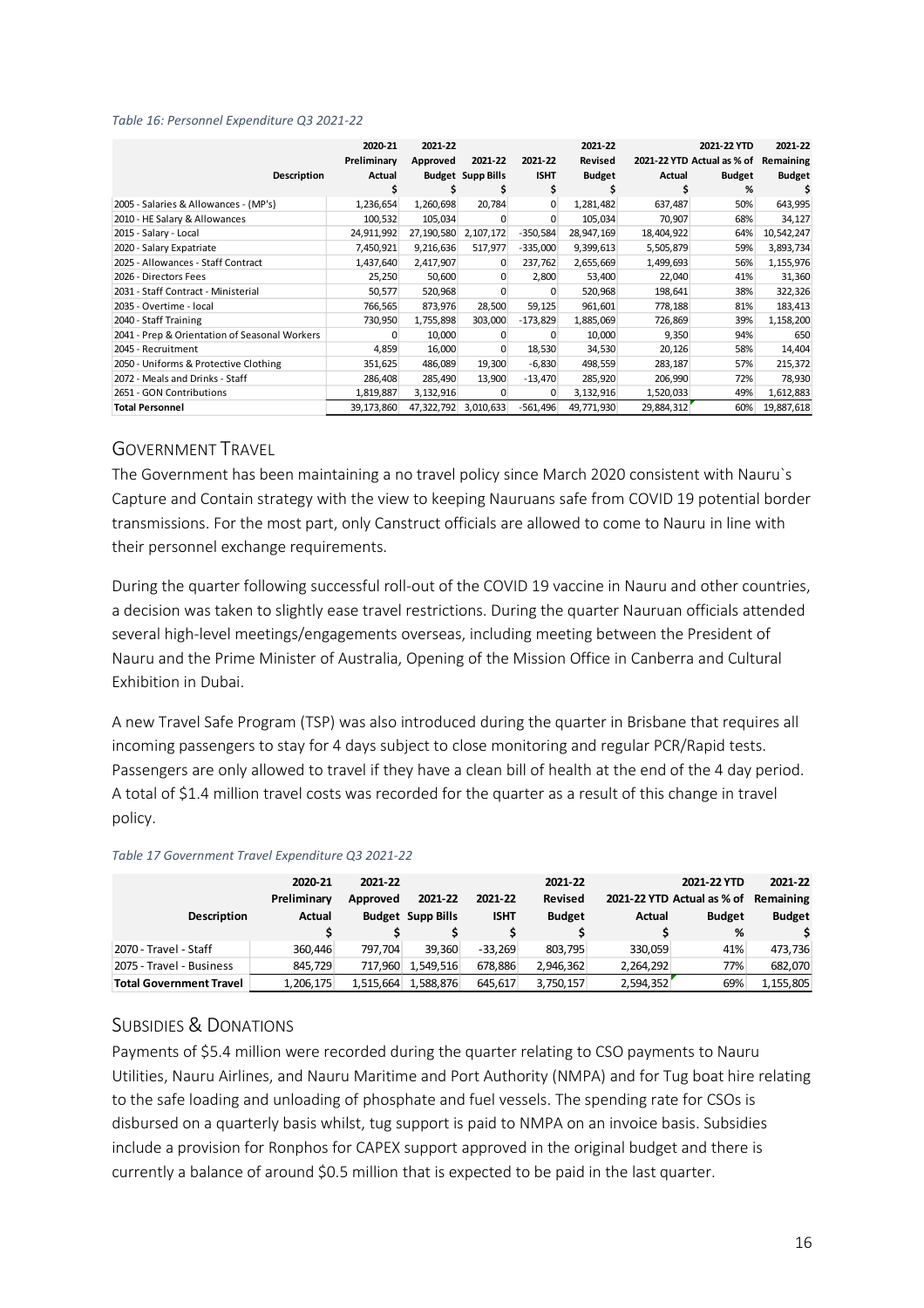The \$16.3 million in the Equity Purchase line relates to funding for the second aircraft for Nauru Airline to be disbursed upon drawdown of the loan proceeds from EXIM Bank. This is not anticipated to materialize until the new financial year.

| <b>Description</b>                     | 2020-21<br>Preliminary<br><b>Actual</b> | 2021-22<br>Approved | 2021-22<br><b>Budget Supp Bills</b> | 2021-22<br><b>ISHT</b> | 2021-22<br>Revised<br><b>Budget</b> | <b>Actual</b> | 2021-22 YTD<br>2021-22 YTD Actual as % of<br><b>Budget</b><br>% | 2021-22<br>Remaining<br><b>Budget</b> |
|----------------------------------------|-----------------------------------------|---------------------|-------------------------------------|------------------------|-------------------------------------|---------------|-----------------------------------------------------------------|---------------------------------------|
| 2376 - Equity Purchases                | 13,191,700                              | 16,245,600          |                                     |                        | 16,245,600                          | 0             | 0%                                                              | 16,245,600                            |
| 2616 - Subsidies to SoEs               | 30,784,485                              | 11,967,713          | 2,907,430                           | 17,300                 | 14,892,443                          | 9,590,606     | 64%                                                             | 5,301,837                             |
| 2617 - Donations - local               | 8,965,045                               | 3,929,000           | 850.000                             | 2.679.000              | 7,458,000                           | 5,600,150     | 75%                                                             | 1,857,850                             |
| 2618 - Donations - overseas            | 1,777                                   | 107.143             |                                     |                        | 107,143                             | 342           |                                                                 | 106,801                               |
| <b>Total Subsidies &amp; Donations</b> | 52,943,008                              | 32,249,456          | 3,757,430                           | 2,696,300              | 38,703,186                          | 15, 191, 097  | 39%                                                             | 23,512,088                            |

#### *Table 18 Subsidies & Donations Expenditure Q3 2021-22*

## <span id="page-16-0"></span>CAPITAL EXPENDITURE

Some progress in capital works was achieved during the quarter with around \$3.4 million utilization under this category to progress infrastructure works on the island.

There has been a delay in the disbursement of funding for the Higher Ground Initiative (HGI) as dictated by the progress of physical works by NRC. A few other capital projects - especially for Department of Education (school renovation and amenities - \$1.5 million) and Health (Maternity ward - \$1.5 million) have not been progressed to date contributing to the lower utilization level than expected.

#### *Table 19 Capital Expenditure Q3 2021-22*

| Description                        | 2020-21<br>Preliminary<br>Actual | 2021-22<br>Approved | 2021-22<br><b>Budget Supp Bills</b> | 2021-22<br><b>ISHT</b> | 2021-22<br><b>Revised</b><br><b>Budget</b> | Actual     | 2021-22 YTD<br>2021-22 YTD Actual as % of<br><b>Budget</b><br>% | 2021-22<br>Remaining<br><b>Budget</b> |
|------------------------------------|----------------------------------|---------------------|-------------------------------------|------------------------|--------------------------------------------|------------|-----------------------------------------------------------------|---------------------------------------|
| 2480 - Medical Equipment           | 622,615                          | 497.250             |                                     | $-80.000$              | 417.250                                    | 176,395    | 42%                                                             | 240,855                               |
| 2495 - Plant & Equipment Purchases | 5,638,836                        | 3,591,852           | 579.640                             | $-17.679$              | 4,153,813                                  | 2,944,313  | 71%                                                             | 1,209,500                             |
| 2496 - Building and Structures     | 17,766,650                       |                     | 14, 293, 296 16, 405, 093           | 1,771,000              | 32,469,389                                 | 8,748,176  | 27%                                                             | 23,721,213                            |
| 2497 - Land Purchase               |                                  |                     | 0                                   | 845.087                | 845,087                                    | 842,469    | 100%                                                            | 2,618                                 |
| 2580 - Public Works                | 297.700                          | 482.000             | 100.000                             |                        | 582.000                                    | 263,323    | 45%                                                             | 318,677                               |
| <b>Total Capital Expenditure</b>   | 24.325.801                       |                     | 18,864,399 17,084,733               | 2.518.408              | 38.467.540                                 | 12,974,676 | 34%                                                             | 25.492.864                            |

# <span id="page-16-1"></span>SOCIAL BENEFITS

The bulk of spending under social benefits were targeted at households and individuals, including new building and house renovation, modification and extensions under the Nauru Community Housing scheme. This accounts for over 93 percent of the YTD budget (Table 20) and reflects the one-off and lumpy disbursements of funds paid to contractors. \$9.1 million additional Housing Funds was approved in Supplementary 3 and the full amount has also been disbursed to contractors during the quarter.

Welfare assistance to aged pensions and disability is largely within the set benchmark and anticipated to continue in the same manner for the remainder of the financial year.

Ex Gratia payments were made to SoEs and Pensioners (Aged and Disable) in Quarter 2 and no further payments were made during this quarter, nor expected for the remainder of the year.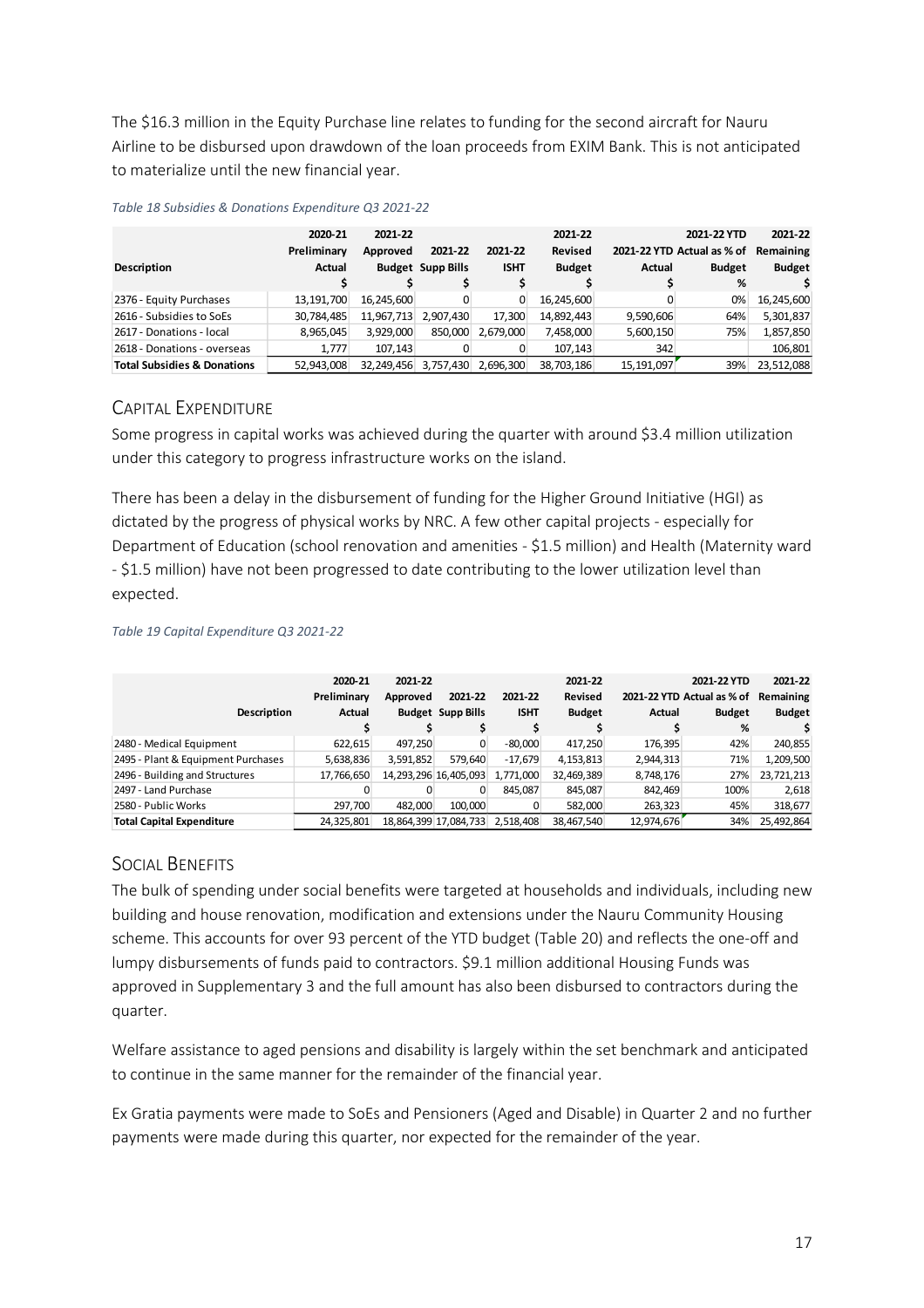#### *Table 20: Social Benefits Q3 2021-22*

|                                              | 2020-21<br>Preliminary | 2021-22<br>Approved | 2021-22                  | 2021-22     | 2021-22<br>Revised |            | 2021-22 YTD<br>2021-22 YTD Actual as % of | 2021-22<br>Remaining |
|----------------------------------------------|------------------------|---------------------|--------------------------|-------------|--------------------|------------|-------------------------------------------|----------------------|
| <b>Description</b>                           | Actual                 |                     | <b>Budget Supp Bills</b> | <b>ISHT</b> | <b>Budget</b>      | Actual     | <b>Budget</b>                             | <b>Budget</b>        |
|                                              |                        |                     |                          |             |                    |            | %                                         |                      |
| 2220 - Nauru Community Housing               | 14,888,972             |                     | 7,050,000 21,000,000     | 0           | 28,050,000         | 26,211,694 | 93%                                       | 1,838,306            |
| 2390 - Social Welfare - Birth Claims         | 173,700                | 192,000             |                          | $\Omega$    | 192,000            | 133,800    | 70%                                       | 58,200               |
| 2395 - Social Welfare - Death Claims         | 168,000                | 238,000             | 45,000                   | 0           | 283,000            | 143,253    | 51%                                       | 139,747              |
| 2396 - Back to School Support                | 353,800                | 739,800             |                          | $\Omega$    | 739,800            | 497,750    | 67%                                       | 242,050              |
| 2400 - Social Services - Aged Pensions       | 2,896,351              | 3,808,840           | 0                        | 0           | 3,808,840          | 2,366,295  | 62%                                       | 1,442,545            |
| 2405 - Social Services - Super Contributors  | 77,641                 | 100,000             | 0                        | $\Omega$    | 100,000            | 54,499     | 54%                                       | 45,501               |
| 2420 - Social Services - Disability Payments | 1,582,750              | 1,681,160           |                          | 0           | 1,681,160          | 1,350,175  | 80%                                       | 330,985              |
| 2421 - Ex Gratia - Age and Disable           | 476,000                |                     | $\mathbf{0}$             | 548,800     | 548,800            | 546,400    | 100%                                      | 2,400                |
| 2422 - Ex Gratia SoEs                        | 1,000,700              |                     | $\Omega$                 | 999,500     | 999,500            | 998,200    | 100%                                      | 1,300                |
| 2440 - Scholarships - School & Trade         | 1,817,652              | 4,344,815           |                          | $-8,432$    | 4,336,383          | 1,250,252  | 29%                                       | 3,086,131            |
| <b>Total Social Benefits</b>                 | 23,435,567             |                     | 18,154,615 21,045,000    | 1,539,868   | 40,739,483         | 33,552,317 | 82%                                       | 7,187,166            |

### <span id="page-17-0"></span>**OTHER**

Expenditure in this category is in line with expectations (Table 21). Bank charges relate to telegraphic transfer and account keeping fees paid through the year.

#### *Table 21: Other Q3 2021-22*

|                                      | 2020-21     | 2021-22  |                          |             | 2021-22        |         | 2021-22 YTD                | 2021-22   |
|--------------------------------------|-------------|----------|--------------------------|-------------|----------------|---------|----------------------------|-----------|
|                                      | Preliminary | Approved | 2021-22                  | 2021-22     | <b>Revised</b> |         | 2021-22 YTD Actual as % of | Remaining |
| Description                          | Actual      |          | <b>Budget Supp Bills</b> | <b>ISHT</b> | <b>Budget</b>  | Actual  | <b>Budget</b>              | budget    |
|                                      |             |          |                          |             |                |         | %                          |           |
| 2565 - Insurance                     | 434.325     | 538.876  | 3.462                    | 24.854      | 567.192        | 278.352 | $\mathbf{0}$               | 288.840   |
| 2570 - Bank Charges                  | 49.039      | 64,658   |                          |             | 64.658         | 39,196  |                            | 25,462    |
| 2690 - Foreign exchange gains/losses | $-2.567$    | 123.500  |                          | $-19.331$   | 104.169        | -5      | -0                         | 104,174   |
| <b>Total Other</b>                   | 480.797     | 727,034  | 3,462                    | 5,523       | 736.019        | 317,542 |                            | 418,477   |

## <span id="page-17-1"></span>NON-EXPENSE ITEMS

Expenditure in this category is below expectation. A total of \$18m was disbursed from this category during the quarter of which \$17.3 million relates to the Mercer Investment for settlement of Nauru`s remaining 50% contribution for the current year (\$8.3m) and advance payment for financial year 2022-23 contribution (\$9m).

Around \$0.7 million was disbursed for further settlement of Bank of Nauru debts to deposit account holders, as well as, the distribution of RONWAN capital to accountholders. The majority of RONWAN payments were made in Quarter 2 and payments in this quarter were made to account holders residing overseas. There is around a fund balance of \$3 million of the Bank of Nauru and \$1.2m of RONWAN remaining at the close of Quarter 3 and this is expected to be disbursed in the final Quarter to account holders.

| Description                     | 2020-21<br>Preliminary<br>Actual | 2021-22<br>Approved | 2021-22<br><b>Budget Supp Bills</b> | 2021-22<br><b>ISHT</b>           | 2021-22<br><b>Revised</b><br><b>Budget</b> | Actual     | 2021-22 YTD<br>2021-22 YTD Actual as % of<br><b>Budget</b> | 2021-22<br>Remaining<br><b>Budget</b> |
|---------------------------------|----------------------------------|---------------------|-------------------------------------|----------------------------------|--------------------------------------------|------------|------------------------------------------------------------|---------------------------------------|
|                                 |                                  |                     |                                     |                                  |                                            |            | %                                                          |                                       |
| 2545 - Debt Repayments - Other  | 9,411,463                        | 9,813,947           | 6,233,334                           | 256,217                          | 16,303,498                                 | 11,069,030 | 68%                                                        | 5,234,468                             |
| 2650 - Trust Fund               | 33,717,652                       | 17,335,764          | 8,485,105                           | 0                                | 25,820,869                                 | 25,820,869 | 100%                                                       |                                       |
| 2652 - Fiscal Cash Buffer       |                                  | 10.854.291          |                                     | 1,524,246 - 7,922,904            | 4,455,633                                  |            | 0%                                                         | 4,455,633                             |
| 2680 - BON Liquidation- Payment | 5,638,207                        | 1,000,000           | 4,851,178                           | 0                                | 5,851,178                                  | 2,725,927  | 47%                                                        | 3,125,251                             |
| 2802 - Loan Expenditure Account |                                  |                     |                                     |                                  |                                            |            | 0%                                                         |                                       |
| <b>Total Non-expense items</b>  | 48.767.322                       |                     |                                     | 39,004,002 21,093,863 -7,666,687 | 52.431.178                                 | 39,615,826 | 76%                                                        | 12,815,352                            |

#### *Table 22: Non-expense Items Q3 2021-22*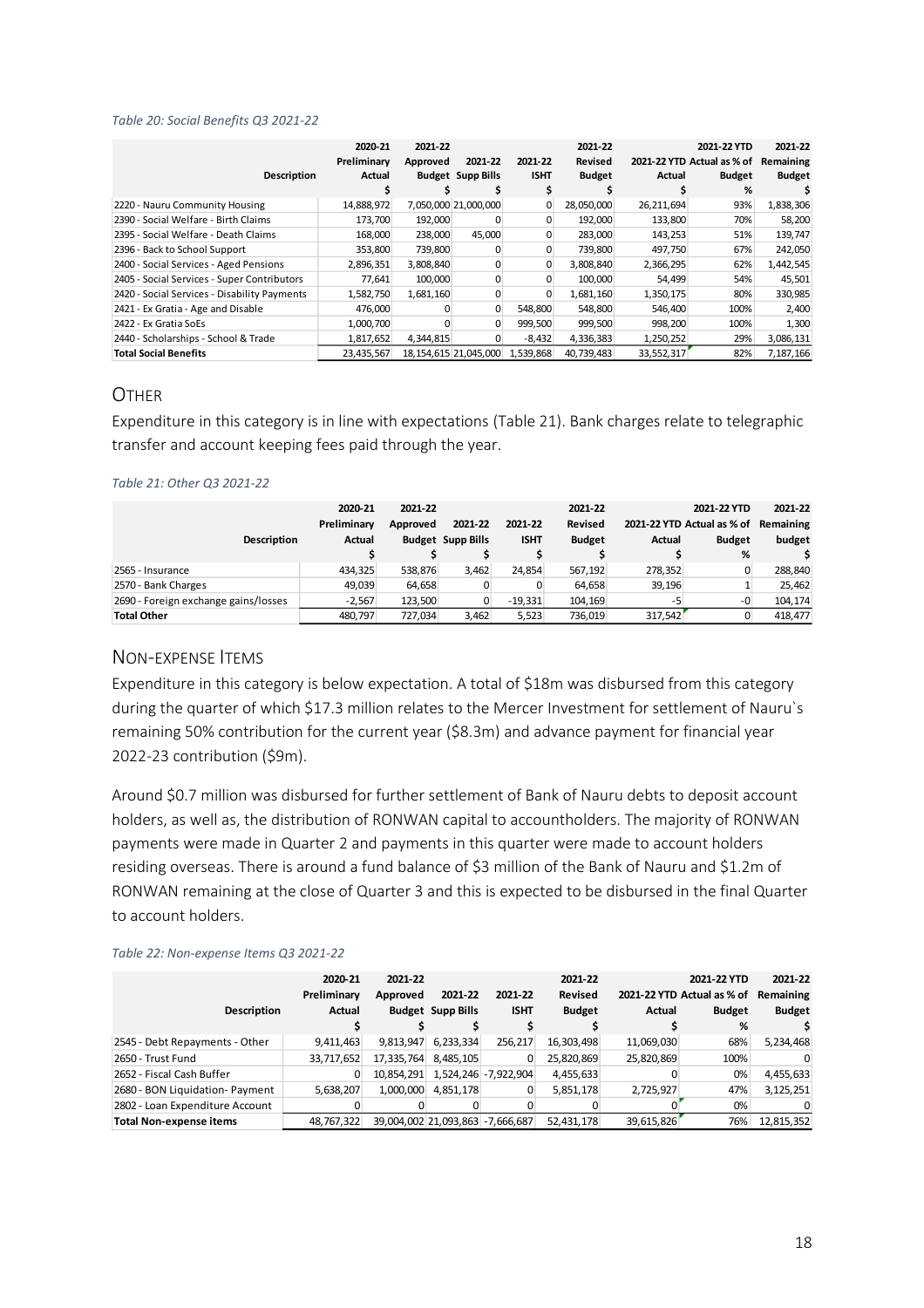# <span id="page-18-0"></span>GOVERNMENT OPERATIONS

A total of \$26.3 million was spent for the quarter (Table 23), driven largely by high procurement of medical consumables, dialysis and various medical supply lines, reflecting Health Department`s procurement approach to stock up essential medical supply and consumables with the view to mitigate supply risks due to potential shipment delays.

Overseas Medical Treatment utilization is close to exhausting i the annual provision with the spending rate reaching 90% at the end of the quarter reflecting the high number of patients that are currently receiving medical treatment abroad; covering medical costs, accommodation and allowances. Additional budget supplementation has been proposed and there is opportunity to repurpose savings in the Building and Structure subhead relating to funds intended for construction of the Maternity ward.

NEAT scheme payment distribution has commenced during the quarter to High School graduates (December 2021 cohort) whom Education has been able to finalise their attendance record and further payments are expected in the last quarter for the remaining graduates.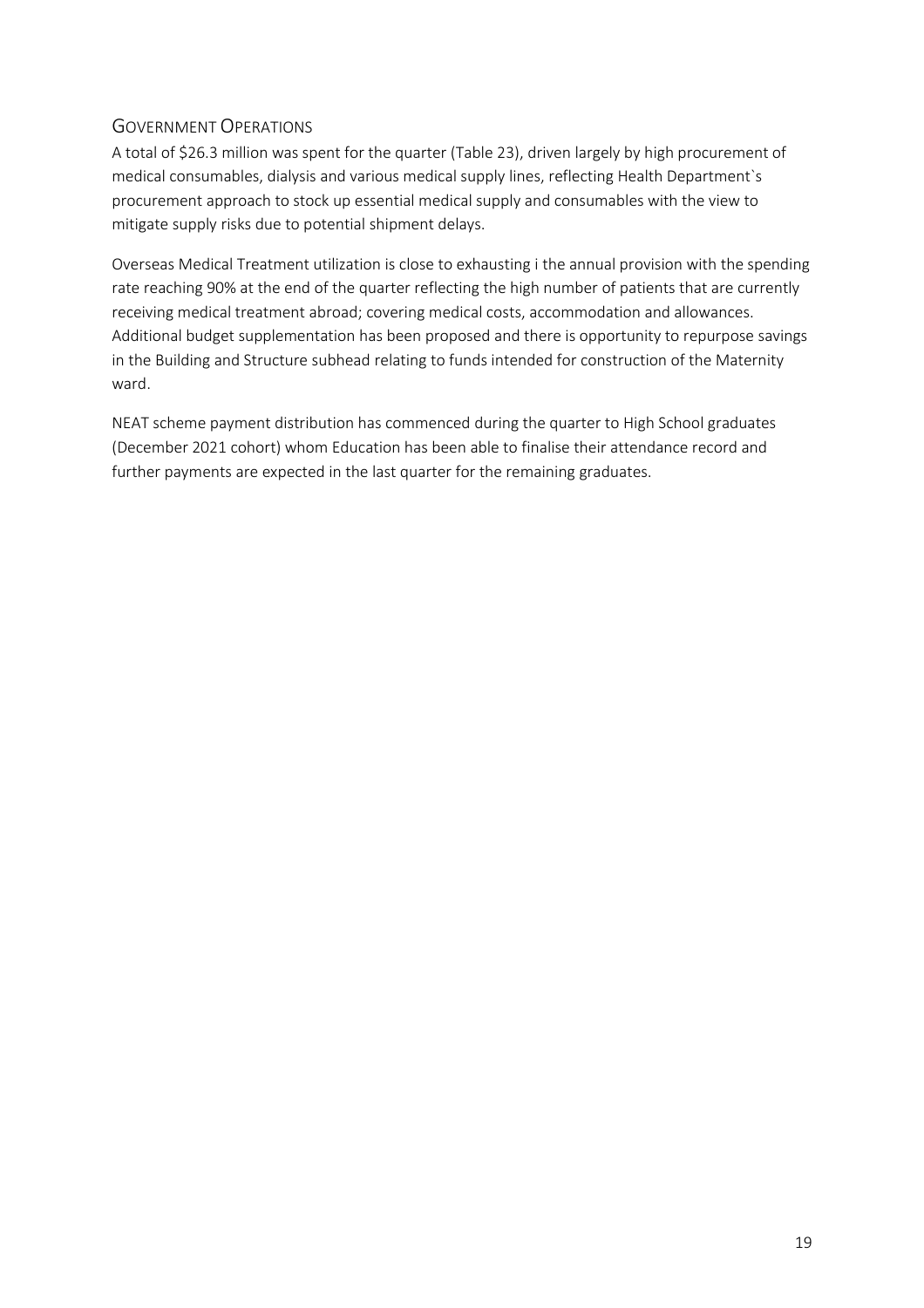#### *Table 23 Government Operations Q3 2021-22*

| 2020-21<br>2021-22<br>2021-22 YTD<br>2021-22                                                                              | 2021-22       |
|---------------------------------------------------------------------------------------------------------------------------|---------------|
| Revised<br>2021-22 YTD Actual as % of Remaining<br>Preliminary<br>Approved<br>2021-22<br>2021-22                          |               |
| <b>Budget Supp Bills</b><br><b>Description</b><br>Actual<br><b>ISHT</b><br><b>Budget</b><br>Actual<br><b>Budget</b>       | <b>Budget</b> |
| \$<br>\$<br>\$<br>\$<br>\$<br>\$<br>%                                                                                     | \$            |
| 2030 - Salaries - Other Contracts<br>30,863,197<br>26,877,109<br>4,946,329<br>400,460<br>32,223,898<br>24,503,508<br>76%  | 7,720,390     |
| 82%<br>2055 - Consultants fees<br>2,204,855<br>2,156,437<br>196,691<br>3,208,128<br>2,640,269<br>855,000                  | 567,859       |
| 28%<br>2060 - Legal Fees - External<br>107,601<br>537,500<br>12,500<br>$-59,000$<br>491,000<br>138,920                    | 352,080       |
| 2100 - Entertainment<br>1,002,734<br>1,006,088<br>70,000<br>61,110<br>1,137,198<br>846,558<br>74%                         | 290,640       |
| 2105 - Official Celebrations<br>848,984<br>36,180<br>986,347<br>834,296<br>85%<br>767,168<br>183,000                      | 152,051       |
| $-20,000$<br>4,587<br>25%<br>2110 - Protocol<br>6,409<br>38,000<br>0<br>18,000                                            | 13,413        |
| 848,700<br>1,012,707<br>954,492<br>67%<br>2130 - Printing & Stationery<br>6,150<br>$-64,365$<br>636,243                   | 318,249       |
| 139,999<br>140,000<br>2132 - TVET Supplies<br>140,000<br>0<br>0<br>43,372<br>31%                                          | 96,628        |
| 35,423<br>622,386<br>35%<br>2135 - Stores<br>565,423<br>514,463<br>72,500<br>218,195                                      | 404,191       |
| 22%<br>2136 - Museum Artefacts<br>350<br>4,000<br>0<br>0<br>4,000<br>870                                                  | 3,130         |
| 10,455,964<br>11, 103, 594<br>2155 - House Rental<br>563,389<br>$-201,800$<br>11,465,183<br>9,347,487<br>82%              | 2,117,696     |
| 2160 - Land Rental<br>8,581,713<br>8,593,159<br>8,593,159<br>7,003,607<br>82%<br>0<br>0                                   | 1,589,552     |
| 2165 - Office Rental<br>185,600<br>9,000<br>48%<br>811,656<br>876,653<br>1,071,253<br>513,303                             | 557,949       |
| 1,997,300<br>243,468<br>1,149,689<br>62%<br>2185 - R&M - Buildings<br>1,424,206<br>176,134<br>1,843,808                   | 694,120       |
| $-42,500$<br>35%<br>2190 - R&M - Office Equipment<br>292,244<br>258,776<br>8,500<br>224,776<br>79,635                     | 145,141       |
| 50,000<br>$\pmb{0}$<br>0<br>50,000<br>89%<br>2191 - R&M Medical Equipment<br>28,145<br>44,671                             | 5,329         |
| 2195 - R&M - Office Premises<br>37,653<br>7,353<br>0<br>20,000<br>27,353<br>7,282<br>27%                                  | 20,072        |
| 703,774<br>0<br>2200 - R&M - Motor Vehicles<br>594,756<br>78,725<br>782,499<br>653,253<br>83%                             | 129,247       |
| 2205 - R&M - Plant<br>1,570,504<br>0<br>80%<br>2,999,527<br>20,000<br>3,019,527<br>2,419,676                              | 599,851       |
| 2210 - R&M - Aerodrome<br>0<br>64,363<br>60,000<br>0<br>60,000<br>39,626<br>66%                                           | 20,374        |
| 61,000<br>0<br>0<br>61,000<br>45,369<br>74%<br>2225 - Agricultural Supplies<br>61,866                                     | 15,631        |
| 68,676<br>4,800<br>2230 - Publicity and Awareness<br>56,150<br>12,060<br>73,010<br>37,382<br>51%                          | 35,628        |
| 2275 - Purchase of Petrol<br>6,560<br>730,520<br>64%<br>561,730<br>673,960<br>50,000<br>467,753                           | 262,767       |
| 2280 - Purchase of Diesel<br>725,083<br>56%<br>962,452<br>0<br>0<br>962,452<br>537,045                                    | 425,407       |
| 2290 - Purchase of Fuel - Other<br>5,280<br>0<br>0<br>10,793<br>100%<br>10,793<br>10,742                                  | 51            |
| 2315 - Utilities<br>4,692,055<br>4,883,688<br>563,970<br>103,300<br>5,550,958<br>3,654,500<br>66%                         | 1,896,458     |
| 2330 - Telephone / Internet<br>2,383,568<br>2,823,798<br>151,160<br>59,775<br>3,034,733<br>2,443,288<br>81%               | 591,445       |
| 2350 - Freight<br>2,240,892<br>2,291,014<br>-960<br>3,105,054<br>2,065,836<br>67%<br>815,000                              | 1,039,218     |
| 1,080,257<br>$-121,723$<br>958,534<br>35%<br>2370 - Membership Fees & Subscriptions<br>1,094,234<br>336,469<br>0          | 622,066       |
| 16,500<br>$\pmb{0}$<br>0<br>64%<br>2372 - Nauru Radio Supplies<br>10,300<br>10,300<br>6,600                               | 3,700         |
| $\pmb{0}$<br>0<br>2373 - Media TV Supplies<br>55,301<br>19,000<br>19,000<br>8,266<br>44%                                  | 10,734        |
| 0<br>60,372<br>0<br>55,146<br>5,848<br>11%<br>2375 - ICT Supplies<br>55,146                                               | 49,298        |
| 37,193<br>2460 - Medical Expenses<br>79,695<br>6,000<br>0<br>85,695<br>29,381<br>34%                                      | 56,314        |
| $-130,500$<br>82%<br>2461 - Primary Health Care Services<br>130,423<br>259,900<br>0<br>129,400<br>105,605                 | 23,795        |
| 0<br>2462 - NCD Control & Health Promotion<br>35,032<br>43,600<br>0<br>43,600<br>21,580<br>49%                            | 22,020        |
| 7,017<br>0<br>10,500<br>2,604<br>2463 - Environmental Health and Food safety<br>10,000<br>20,500<br>13%                   | 17,896        |
| 30,000<br>0<br>30,000<br>0<br>0%<br>2464 - Management Monitoring & Evaluation<br>12,865<br>0                              | 30,000        |
| 1,099,571<br>0<br>0<br>1,100,000<br>78%<br>2467 - Drugs and Medicines<br>1,100,000<br>857,440                             | 242,560       |
| 0<br>0<br>50,000<br>3%<br>2468 - Dental Supplies<br>10,312<br>50,000<br>1,297                                             | 48,703        |
| 249,347<br>350,000<br>0<br>0<br>350,000<br>97%<br>2469 - Dialysis Supplies<br>340,242                                     | 9,758         |
| 0<br>0<br>600,000<br>97%<br>2471 - Medical Consumable<br>647,091<br>600,000<br>579,532                                    | 20,469        |
| 0<br>0<br>78%<br>2472 - Laboratory supplies<br>247,987<br>300,000<br>300,000<br>233,584                                   | 66,416        |
| 0<br>0<br>25%<br>2473 - Radiology Supplies<br>19,986<br>25,000<br>25,000<br>6,155                                         | 18,845        |
| 20,000<br>$\Omega$<br>0<br>20,000<br>17,035<br>85%<br>2474 - Clinical Education Supplies<br>0                             | 2,965         |
| 2475 - Overseas Medical Treatment<br>5,348,941<br>4,000,000 7,200,000<br>0<br>11,200,000<br>10,075,169<br>90%             | 1,124,831     |
| 227,979<br>2560 - Educational Expenses - Special<br>119,724<br>215,694<br>4,000<br>8,285<br>64,368<br>28%                 | 163,610       |
| 1,622,661<br>2575 - Local Transport<br>1,869,089<br>429,495<br>54,200<br>2,106,356<br>1,763,926<br>84%                    | 342,429       |
| 2585 - Rations<br>3,928,377<br>3,609,317<br>0<br>$-5,000$<br>3,604,317<br>2,727,011<br>76%                                | 877,306       |
| 2590 - Correctional Services Supplies<br>34%<br>7,102<br>8,160<br>0<br>0<br>8,160<br>2,741                                | 5,419         |
| 20,220<br>$-2,100$<br>35,690<br>31,459<br>88%<br>2600 - Postage<br>10,380<br>17,570                                       | 4,231         |
| 2605 - Library/Periodicals<br>8,500<br>0<br>71,000<br>79,500<br>75,948<br>96%<br>0<br>2610 - Survey Supplies<br>5,194     | 3,552         |
| 1,500<br>3,000<br>4,500<br>2,178<br>48%<br>0                                                                              | 2,322         |
| 710,044<br>2611 - Children Education Toys and Learning Sup<br>332,021<br>0<br>710,044<br>453,066<br>64%<br>0              | 256,978       |
| 2620 - Lease & Charter Payments<br>43,342<br>57,938<br>0<br>$-2,762$<br>55,176<br>31,235<br>57%                           | 23,941        |
| 0<br>4,800<br>2625 - Family Court Expenses<br>3,100<br>4,800<br>0<br>2,200<br>46%                                         | 2,600         |
| 2630 - Safe House<br>160,826<br>181,660<br>0<br>0<br>181,660<br>85,088<br>47%                                             | 96,572        |
| 0<br>2681 - Prior Year Account Payable (GoN)<br>1,198,036<br>0<br>0<br>0<br>0<br>0%                                       | 0             |
| 0<br>2700 - Deportee Revomal<br>20,000<br>0<br>0<br>0<br>20,000<br>0%                                                     | 20,000        |
| 2705 - NEAT Scheme<br>162,250<br>298,639<br>0<br>0<br>298,639<br>176,170<br>59%<br>831,324<br>0<br>0<br>0<br>0<br>0<br>0% | 122,469       |
| 2998 - COVID 19 Taskforce<br>2999 - Contingency fund<br>500,000<br>500,000<br>0<br>0<br>0<br>0%<br>0                      | 0<br>500,000  |
| 78,429,159<br><b>Total Government Operations</b><br>89,504,634<br>86, 185, 399 16, 277, 657<br>822,467 103,285,522<br>76% | 24,856,363    |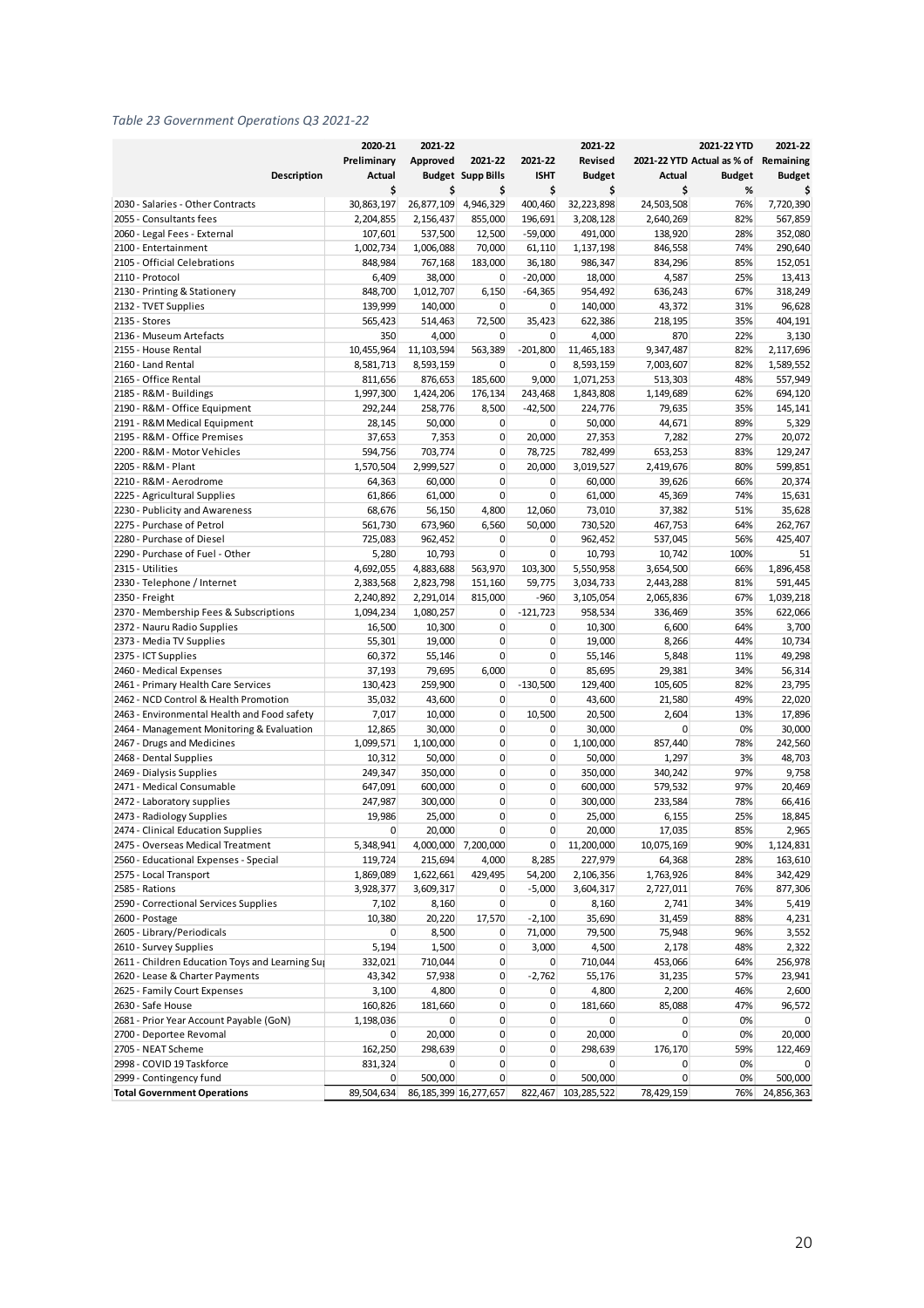# <span id="page-20-0"></span>EXPENDITURE BY DEPARTMENT

Table 24 shows actual expenditure for the year-to-date by department head. Most of the departments are on track with their spending, although several other department heads have exceeded the benchmark including Presidency, Ministerial, Justice, COVID 19 Taskforce, Lands and Survey, Lands Management and ICT.

High spending in Ministerial and Lands and Survey is due to one-off and lumpy nature of payments toward the Housing scheme and Land Rental. COVID 19 Taskforce spending is also 90% of the allocated budget, however, there is opportunity for use of Donor related funds to meet operations for the remainder of the financial year.

All Mission Offices (Head 72-78) spending are well below benchmark of 75% due to timing delays in submission of acquittal and spending reports by mission offices.

Utilization of funds by Departments are expected to increase during the last quarter (Q4).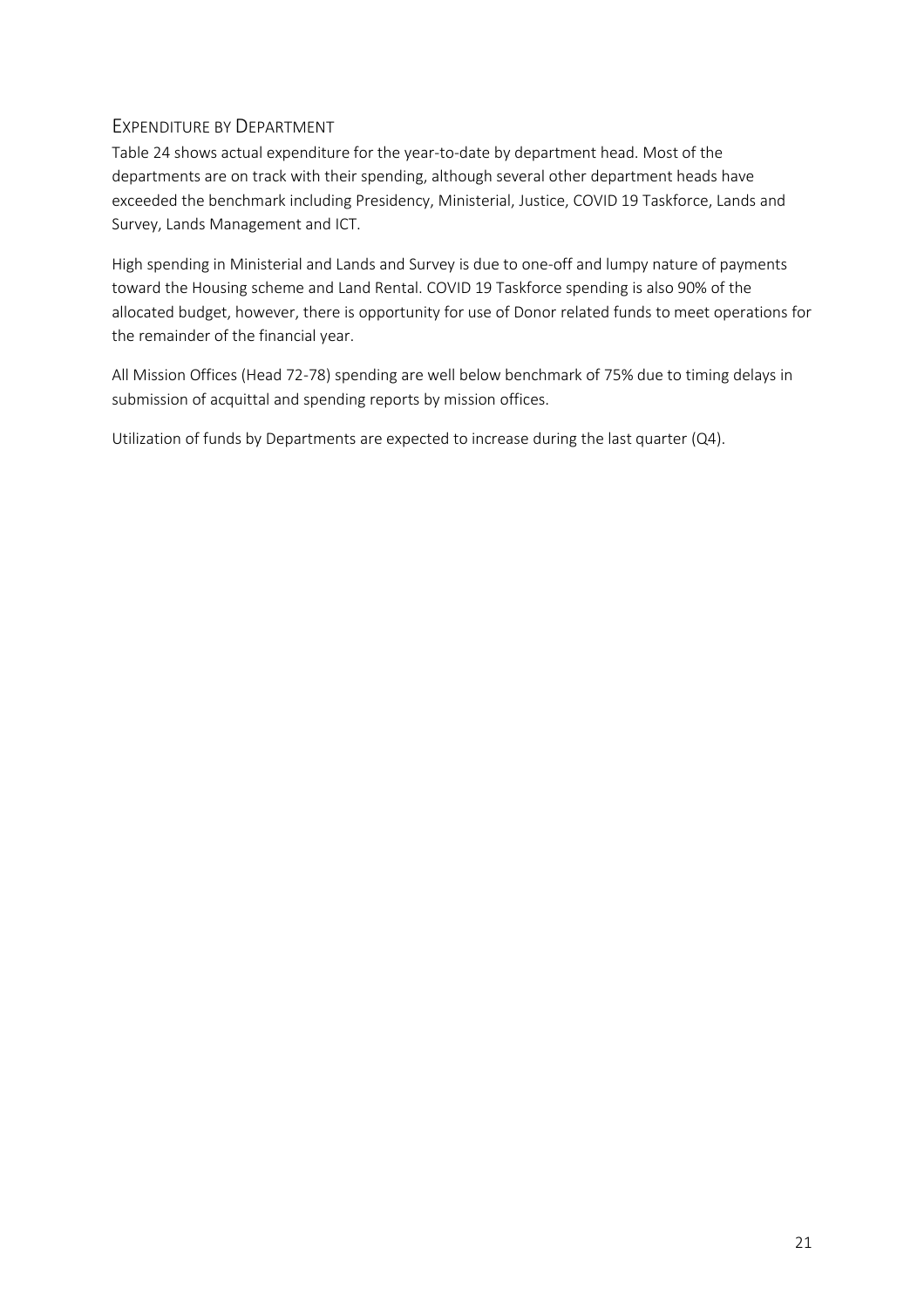#### *Table 24 Expenditure by Department Q3 2021-22*

|                                                           | 2020-21       | 2021-22                |                       |                | 2021-22       |             | 2021-22             | 2021-22       |
|-----------------------------------------------------------|---------------|------------------------|-----------------------|----------------|---------------|-------------|---------------------|---------------|
|                                                           | Preliminary   | Approved               | 2021-22               | 2021-22        | Revised       |             | 2021-22 Actual as % | Remaining     |
| <b>Description</b>                                        | <b>Actual</b> | <b>Budget</b>          | <b>Supp Bills</b>     | <b>ISHT</b>    | <b>Budget</b> | Actual      | of Budget           | <b>Budget</b> |
|                                                           | \$            | \$                     | \$                    | \$             | \$            | \$          | %                   | \$            |
| 01 - Presidency and State House (including GIO)           | 2,699,326     | 2,148,953              | 800,000               | $\overline{0}$ | 2,948,953     | 2,632,228   | 89%                 | 316,725       |
| 02 - Ministerial                                          | 17,903,918    | 10,627,108             | 21,254,000            | $\mathbf{0}$   | 31,881,108    | 29,025,363  | 91%                 | 2,855,745     |
| 03 - Chief Secretariat                                    | 17,254,614    | 17,909,751             | 572,246               | $\mathbf{0}$   | 18,481,997    | 13,637,078  | 74%                 | 4,844,919     |
| 05 - Audit                                                | 256,249       | 292,483                | 5,000                 | 0              | 297,483       | 169,694     | 57%                 | 127,789       |
| 06 - Parliament                                           | 960,015       | 1,318,376              | 163,002               | 0              | 1,481,378     | 35,995      | 2%                  | 1,445,383     |
| 08 - National Emergency Services                          | 1,536,116     | 1,957,198              | $\mathbf 0$           | 0              | 1,957,198     | 1,326,053   | 68%                 | 631,145       |
| 09 - Electoral Commission                                 | 333,261       | 386,677                | 155,120               | 0              | 541,797       | 336,428     | 62%                 | 205,369       |
| 11 - Finance Secretariat                                  | 2,073,886     | 2,547,512              | 524,734               | $\mathbf{0}$   | 3,072,246     | 1,890,669   | 62%                 | 1,181,578     |
| 12 - Finance - Public Debt                                | 13, 191, 700  | 20,226,213             | $\mathbf 0$           | $\mathbf{0}$   | 20,226,213    | $\mathbf 0$ | 0%                  | 20,226,213    |
| 13 - Bureau of Statistics                                 | 91,184        | 214,629                | $\mathbf 0$           | 0              | 214,629       | 97,830      | 46%                 | 116,799       |
| 15 - Nauru Revenue Office                                 | 407,601       | 505,279                | $\Omega$              | 0              | 505,279       | 296,003     | 59%                 | 209,276       |
| 16 - Finance - Other Payments                             | 114,657,442   | 72,563,171             | 29,201,386            | 0              | 101,764,557   | 72,309,023  | 71%                 | 29,455,534    |
| 17 - Nauru Customs Office (NCO)                           | 766,884       | 947,948                | 185,600               | $\mathbf{0}$   | 1,133,548     | 658,643     | 58%                 | 474,905       |
| 18 - Nauru Regional Processing Centre (NRPCC) Corporation | 1,329,362     | 1,425,707              | 285,000               | $\mathbf{0}$   | 1,710,707     | 1,077,353   | 63%                 | 633,354       |
| $21 - CIE$                                                | 922,866       | 847,257                | 175,732               | 0              | 1,022,989     | 553,734     | 54%                 | 469,254       |
| 22 - Climate Change                                       | 743,084       | 925,138                | 500,900               | 0              | 1,426,038     | 673,633     | 47%                 | 752,405       |
| 31 - Fisheries                                            | 2,652,660     | 3,479,266              | 72,000                | $\mathbf{0}$   | 3,551,266     | 2,762,466   | 78%                 | 788,800       |
| 41 - Police                                               | 4,602,616     | 4,630,357              | 785,000               | $\mathbf{0}$   | 5,415,357     | 3,726,229   | 69%                 | 1,689,128     |
| 42 - Dept of Multi Cultural Affairs                       | 25,890,633    |                        | 20,927,213 17,548,251 | 0              | 38,475,464    | 18,881,258  | 49%                 | 19,594,206    |
| 43 - Justice - Secretariat                                | 3,785,684     | 2,964,360              | $\mathbf 0$           | 0              | 2,964,360     | 2,368,242   | 80%                 | 596,118       |
| 44 - Judiciary                                            | 1,627,035     | 2,024,387              | $\mathbf 0$           | 0              | 2,024,387     | 1,192,145   | 59%                 | 832,242       |
| 45 - Border Control                                       | 894,876       | 799,941                | 0                     | 0              | 799,941       | 419,600     | 52%                 | 380,341       |
| 46 - Correctional Services                                | 873,168       | 920,461                | $\mathbf 0$           | $\Omega$       | 920,461       | 634,419     | 69%                 | 286,041       |
| 50 - Directorate of TVET                                  | 545,538       | 808,565                | $\mathbf 0$           | $\mathbf{0}$   | 808,565       | 392,306     | 49%                 | 416,259       |
| 51 - Education                                            | 11,294,024    | 16,235,228             | $\mathbf 0$           | 0              | 16,235,228    | 7,739,180   | 48%                 | 8,496,049     |
| 52 - Youth Affairs                                        | 227,644       | 284.612                | $\Omega$              | $\mathbf{0}$   | 284,612       | 146,432     | 51%                 | 138,180       |
| 60 - COVID-19 task force                                  | 9,016,914     | 8,300,466              | 1,883,000             | $\mathbf{0}$   | 10,183,466    | 9,181,091   | 90%                 | 1,002,375     |
| 61 - Health                                               | 16, 125, 947  | 18,512,537             | 7,490,000             | $\overline{0}$ | 26,002,537    | 19,630,771  | 75%                 | 6,371,767     |
| 62 - Sports                                               | 1,260,194     | 1,325,740              | 400,000               | $\mathbf{0}$   | 1,725,740     | 1,150,087   | 67%                 | 575,653       |
| 63 - Department of Infrastructure Development             | 3,133,422     | 3,783,989              | 700,000               | $\mathbf{0}$   | 4,483,989     | 2,619,842   | 58%                 | 1,864,147     |
| 71 - Foreign Affairs - Secretariat                        | 1,090,046     | 1,302,146              | 98,600                | $\mathbf{0}$   | 1,400,746     | 780,160     | 56%                 | 620,586       |
| 72 - Foreign Affairs - Brisbane                           | 869,305       | 1,033,352              | 0                     | $\mathbf{0}$   | 1,033,352     | $\mathbf 0$ | 0%                  | 1,033,352     |
| 73 - Foreign Affairs - Suva                               | 976,999       | 662,158                | $\mathbf 0$           | $\mathbf{0}$   | 662,158       | 270,077     | 41%                 | 392,081       |
| 74 - Foreign Affairs - New York                           | 1,674,063     | 2,083,590              | 53,169                | 0              | 2,136,759     | 1,146,043   | 54%                 | 990,716       |
| 75 - Foreign Affairs - Taiwan                             | 359,484       | 521,700                | 81,748                | $\Omega$       | 603,448       | 461,257     | 76%                 | 142,190       |
| 76 - Foreign Affairs- Geneva                              | 609,636       | 656,450                | 0                     | 0              | 656,450       | 313,281     | 48%                 | 343,169       |
| 77 - High Commission India                                | 0             | 211,975                | 0                     | 0              | 211,975       | 22,452      | 11%                 | 189,523       |
| 78 - High Commission Canberra                             | 250,479       | 730,397                | 77,137                | $\mathbf{0}$   | 807,534       | 152,273     | 19%                 | 655,261       |
| 81 - Home Affairs                                         | 4,185,849     | 3,790,322              | 372,529               | $\mathbf{0}$   | 4,162,851     | 3,267,598   | 78%                 | 895,253       |
| 82 - Women's Affairs                                      | 577,283       | 1,010,457              | 67,000                | 0              | 1,077,457     | 552,071     | 51%                 | 525,386       |
| 83 - Media Bureau                                         | 1,037,786     | 612,729                | 93,000                | 0              | 705,729       | 464,001     | 66%                 | 241,728       |
| 84 - Lands & Survey                                       | 5,847,455     | 5,902,841              | 20,000                | $\mathbf{0}$   | 5,922,841     | 5,168,149   | 87%                 | 754,692       |
| 85 - Lands Committee                                      | 325,240       | 367,998                | 50,000                | 0              | 417,998       | 286,319     | 68%                 | 131,678       |
| 86 - Department of Land Management                        | 156,488       | 117,667                | 15,000                | $\mathbf{0}$   | 132,667       | 115,472     | 87%                 | 17,195        |
| 87 - Disability Department                                | 85,681        | 180,961                | 17,000                | 0              | 197,961       | 146,274     | 74%                 | 51,687        |
| 91 - Department of Transport                              | 2,461,369     | 2,390,019              | 165,500               | 0              | 2,555,519     | 1,663,277   | 65%                 | 892,241       |
| 95 - ICT                                                  | 2,234,289     | 2,567,339              | 0                     | $\mathbf{0}$   | 2,567,339     | 2,154,763   | 84%                 | 412,576       |
| 97 - Telecom                                              | 37,851        | 40,739                 | 50,000                | $\overline{0}$ | 90,739        | 32,020      | 35%                 | 58,720        |
| <b>Total Expenditure</b>                                  | 279,837,164   | 244,023,361 83,861,654 |                       | $\mathbf{0}$   | 327,885,015   | 212,559,282 | 65%                 | 115,325,733   |